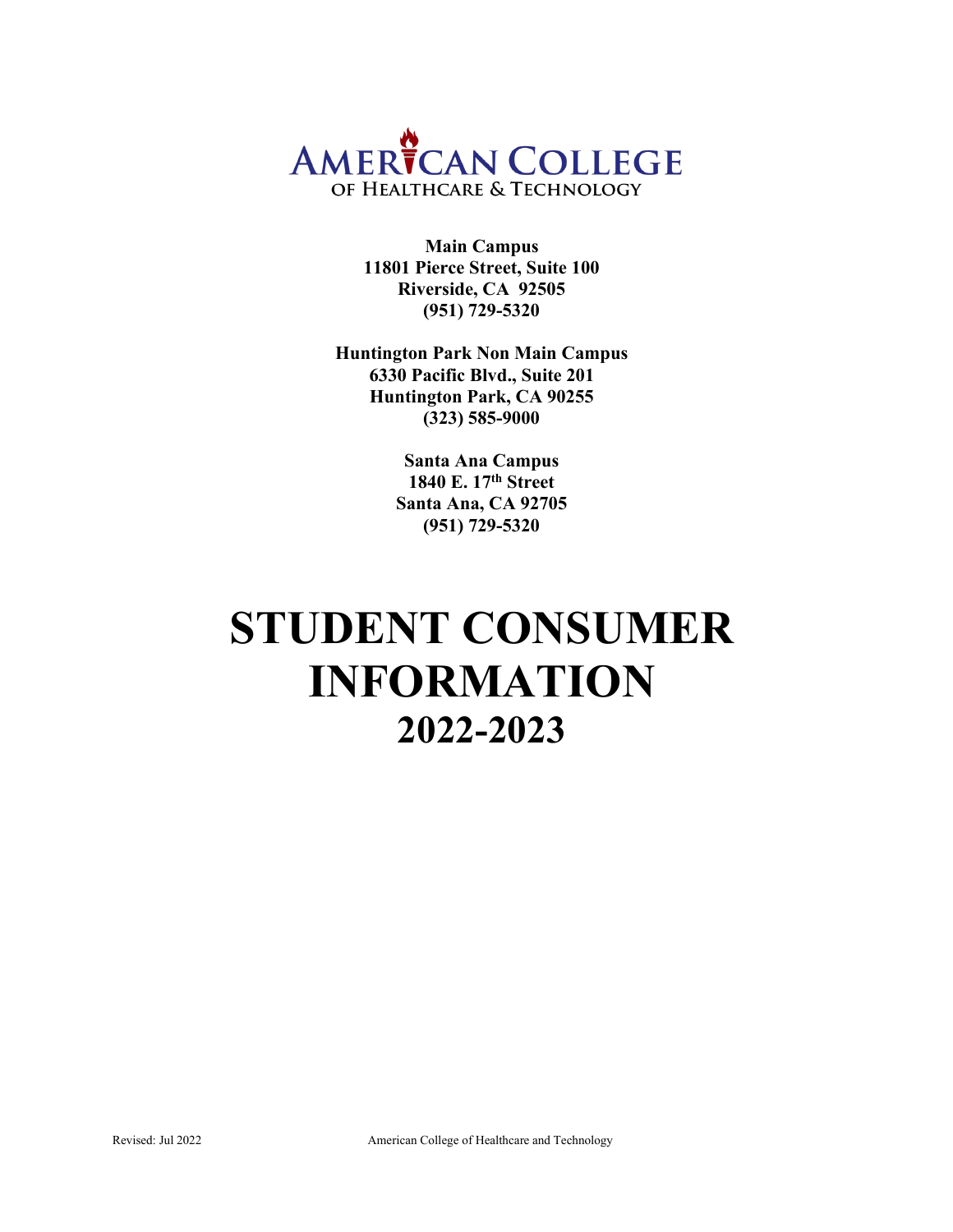## **GENERAL CONSUMER INFORMATION**

In addition to the disclosure of general information required under consumer information regulations, there are specific disclosure requirements with which colleges must comply.

Those disclosure requirements include:

### **Cleary (Campus Security) Act:**

**Please refer to the Crime Awareness and Campus Security page under the Student and Information Services section of the College's catalog, Drug-Free Colleges, and Crime Awareness & Campus Security handouts.**

- Annual Security report: Institutional Security Policies and Crime Statistics = October 1st
	- *1. Enrolled students and current employees annual security report*  By October 1 of each year, an institution must distribute to all enrolled students and current employees, its annual security report through the appropriate publications and mailings including –
		- i) Direct mailing to each individual through the U.S. Postal Service, campus mail, electronic mail, or manual distribution
		- ii) A publication or publications provided directly to eachindividual
	- *2. Prospective students and prospective employees annual security report*  The institution must provide a notice to prospective students and prospective employees that includes a statement of the report's availability, a description of its contents, and an opportunity to request a copy.
- Report on Completion or Graduation Rates for Student Athletics

### **Student Right-To-Know Act:**

### **Please refer to the Completion Rate Summary handout.**

Student Right-To-Know disclosures must be made by July 1 of each year.

- Information on Completion and Graduation Rates
	- 1. Completion or graduation rates and, if applicable, transfer-out rates for specific cohort of the general student body. This cohort is of certificate or degree-seeking, full-time, first-time, undergraduate students.
	- 2. Completion or graduation rates and, if applicable, transfer-out rates of students receiving athletically related student aid, if the institution offers athletic aid. The institution must provide student-athlete graduation rate information to potential student-athletes, their parents, and their high school coaches and guidance counselors upon making an offer of athletic aid.

The cohort year is September 1-August 31; the report must be available by the following July 1.

Colleges must make available no later than July 1, 2020, the rates for the cohort for which 150% of the normal time for completion elapsed between September 1, 2018 and August 31, 2019.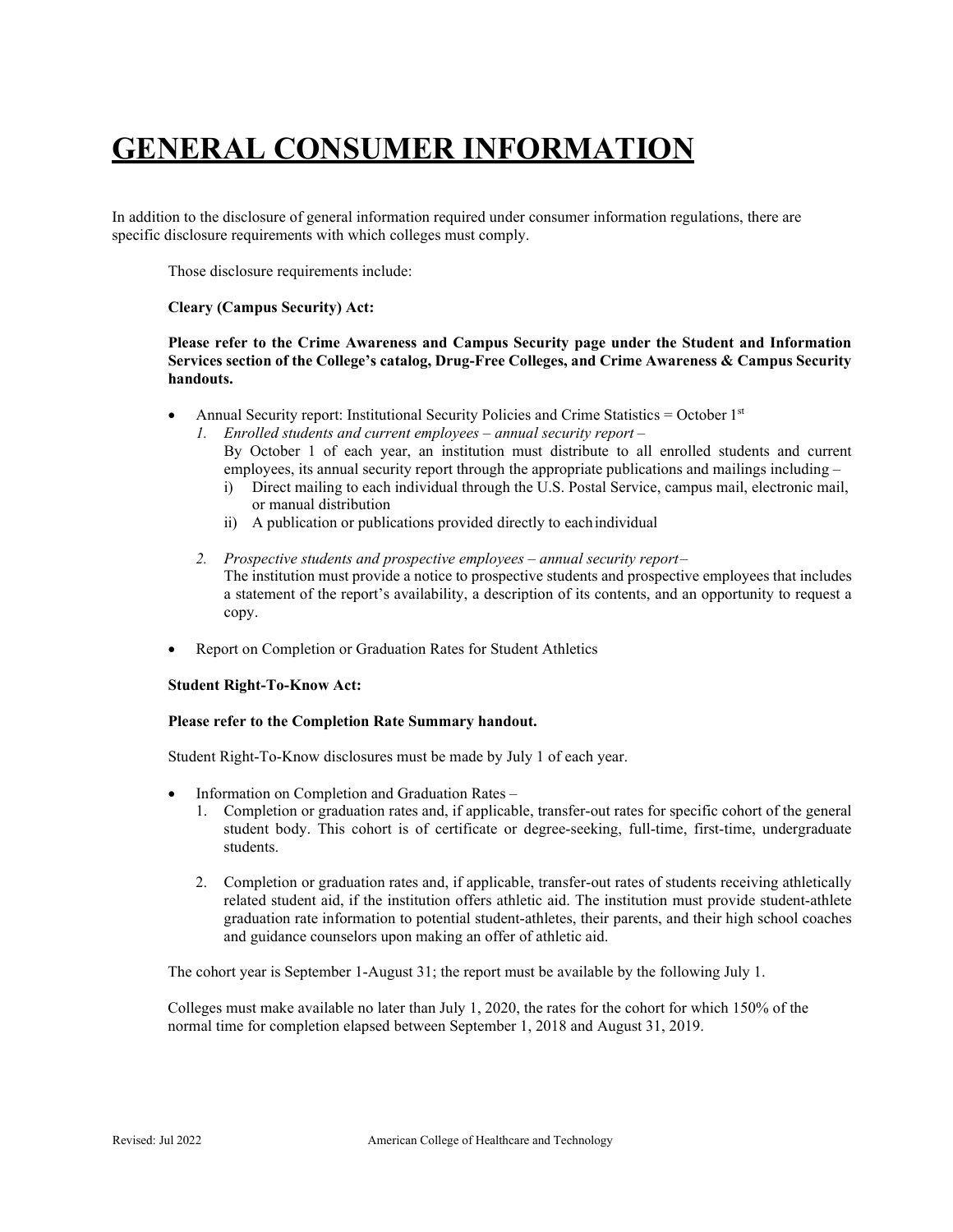Prior to the Amendments of 1998, all Colleges were required to disclose transfer-out rates**. Now a College is required to calculate and disclose its transfer-out rates only if it determines that its mission includes providing substantial preparation for its students to enroll in another eligible College (such as a community college).**

### 1. A transfer-out rate.

For the cohort rates related to athletically related student aid, Colleges must disclose information on completion rates and if applicable, transfer-out rates, on certificate or degree seeking full-time undergraduate students who enter the College between September 1, and August 31, of the following year.

### **Family Educational Rights and Privacy Act (FERPA).**

Annual notification to parents of students currently in attendance and eligible students of their rights under Sec. 99.7 to inspect, review, amend, consent to disclosure, or file a complaint with the Department of Education.

The Family Educational Rights and Privacy Act (FERPA) affords eligible students and their parents certain rights with respect to their education records including:

- The right to inspect and review the student's education records during normal College hours with an appointment within 45 days of the day the College receives a written, dated request for access. The College does not permit students to inspect or review confidential student guidance notes maintained by the College, nor financial records (including any information those records contain) of their parents or guardians. The College catalog contains additional information on the procedure to exercise the right to inspect and review education records.
- The right to request the amendment of the student's education records that the student believes are inaccurate, misleading, or a violation of privacy. Students requesting amendment of an education record should submit a written, dated request to a College Official, clearly identify the part of the record they want changed, and specify why it is inaccurate, misleading, or a violation of privacy. If the College decides not to amend the record, the College will notify the student of the decision and the student's right to a hearing regarding the request for amendment. Additional information regarding the hearing procedures will be provided to the student when notified of the right to a hearing. The College catalog contains additional information on the procedure for requesting amendment of records.
- The right to consent to disclosures of personally identifiable information contained in the student's education records, except to the extent that FERPA authorizes disclosure without prior consent from the parents and the eligible student. The College may neither release nor disclose personally identifiable information contained in the student's education records to outside employers, agencies, or individuals without first securing a written release from the parent or eligible student, unless permitted by the ACT.

Upon request, the College discloses educational records without consent to officials of another College in which a student seeks or intends to enroll.

• The student has a right to file a complaint with the U.S. Department of Education concerning alleged failures by the College to comply with the requirements of FERPA. The name and address of the Office that administers FERPA is:

> Family Compliance Office U.S. Department of Education 400 Maryland Avenue, SW Washington, DC 20202-4605

• The rights accorded to, and consent required of, parents under this Act transfer from the parents to the student once the student becomes eligible.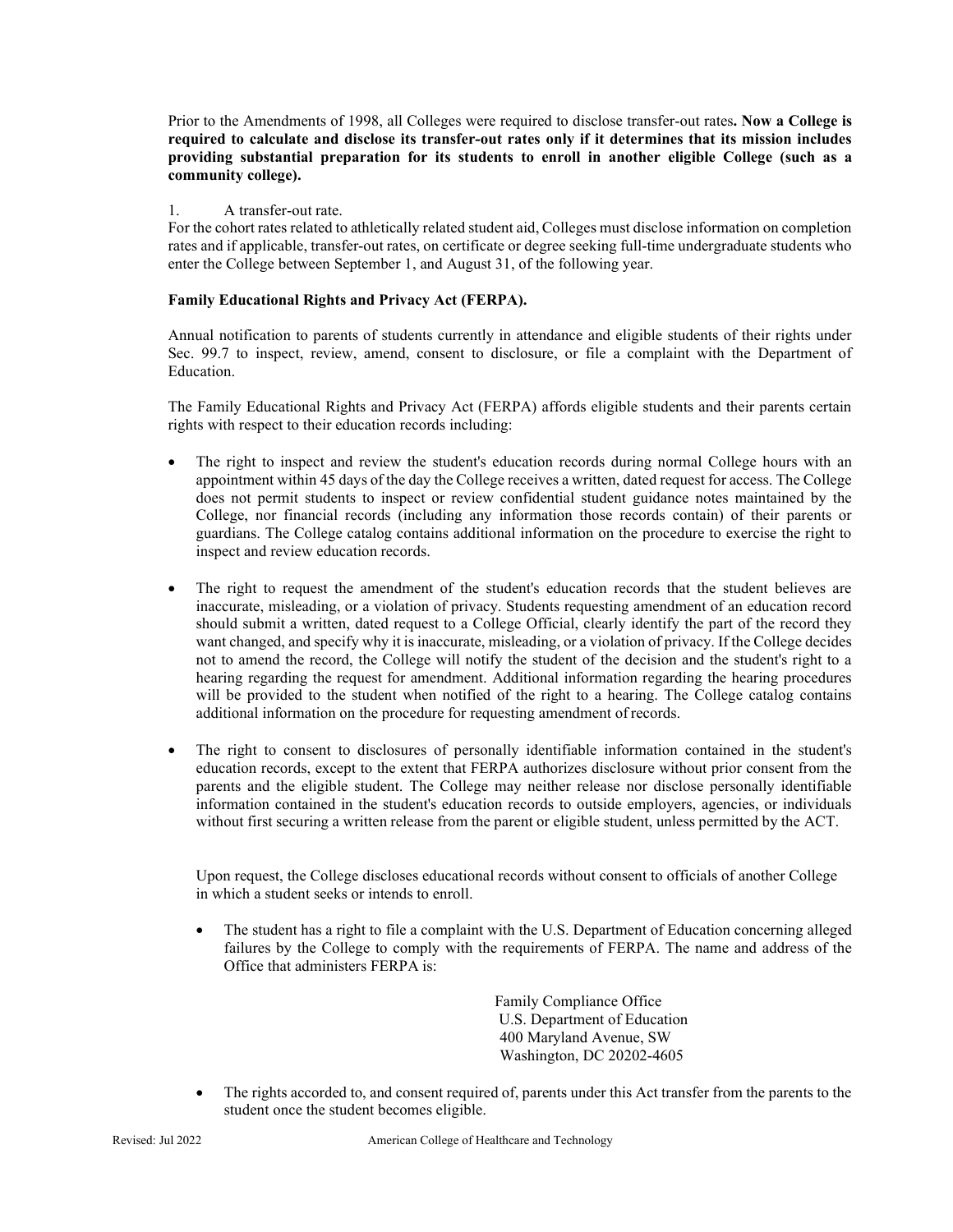### **National Voter Registration Act – Required Form and Information – Sec. 668.14(d) (1) & (2).**

Requires each College to make a good faith effort to distribute a mail voter registration form to each enrolled student physically in attendance. A National Voter Registration form is located at the end of this information packet, along with registration information for the State in which this College is located.

### *Approved leave of absence*

Aleaveof absence(LOA)is atemporaryinterruptioninastudent'sprogramofstudy.LOAreferstothe specific time period during a programwhen a studentis notin attendance.AnLOAis notrequired if a studentisnotinattendanceonlyfor aninstitutionallyscheduledbreak.However, ascheduledbreakmay occur during anLOA.

An LOA must meet certain conditions to be counted as a temporary interruption in a student's education instead of being counted as a withdrawal requiring a school to perform a Return calculation. If an LOA does not meet the conditions in 34 CFR 668.22(d), the student is considered to have ceased attendance and to have withdrawn from the school, and the school is required to perform a Return calculation.

In order for an LOA to qualify as an approved LOA –

- 1. the school must have a formal written policy regarding leaves of absence requiring that all requests for leaves of absence be submitted in writing and include the reason for the student's request;
- 2. The student must follow the school's policy in requesting the LOA;
- 3. There must be a reasonable expectation that the student will return from the LOA;
- 4. The school must approve the student's request for an LOA in accordance with the school's policy;
- 5. The institution may not assess the student any additional institutional charges, the student's need may not increase, and therefore, the student is not eligible for any additional Federal Student Aid;
- 6. the LOA together with any additional leaves of absence must not exceed a total of 180 days in any 12 month period;
- 7. except in a clock-hour or no term credit-hour program, a student returning from an LOA must resume training at the same point in the academic program that he or she began the LOA; and
- 8.If the student is a Title IV loan recipient, the school must explain to the student, prior to granting the LOA, the effects that the student's failure to return from an LOA may have on the student's loan repayment terms, including the expiration of the student's grace period.

A student granted an LOA that meets the criteria in this section is not considered to have withdrawn, and no Return calculation is required. Upon the student's return from the leave, he or she continues to earn the Federal Student Aid previously awarded for the period.

### **Written formal policy required**

Among the policies and procedures a school must maintain is one that discusses the procedures a student must follow in applying for a leave of absence, and the criteria the institution will apply in determining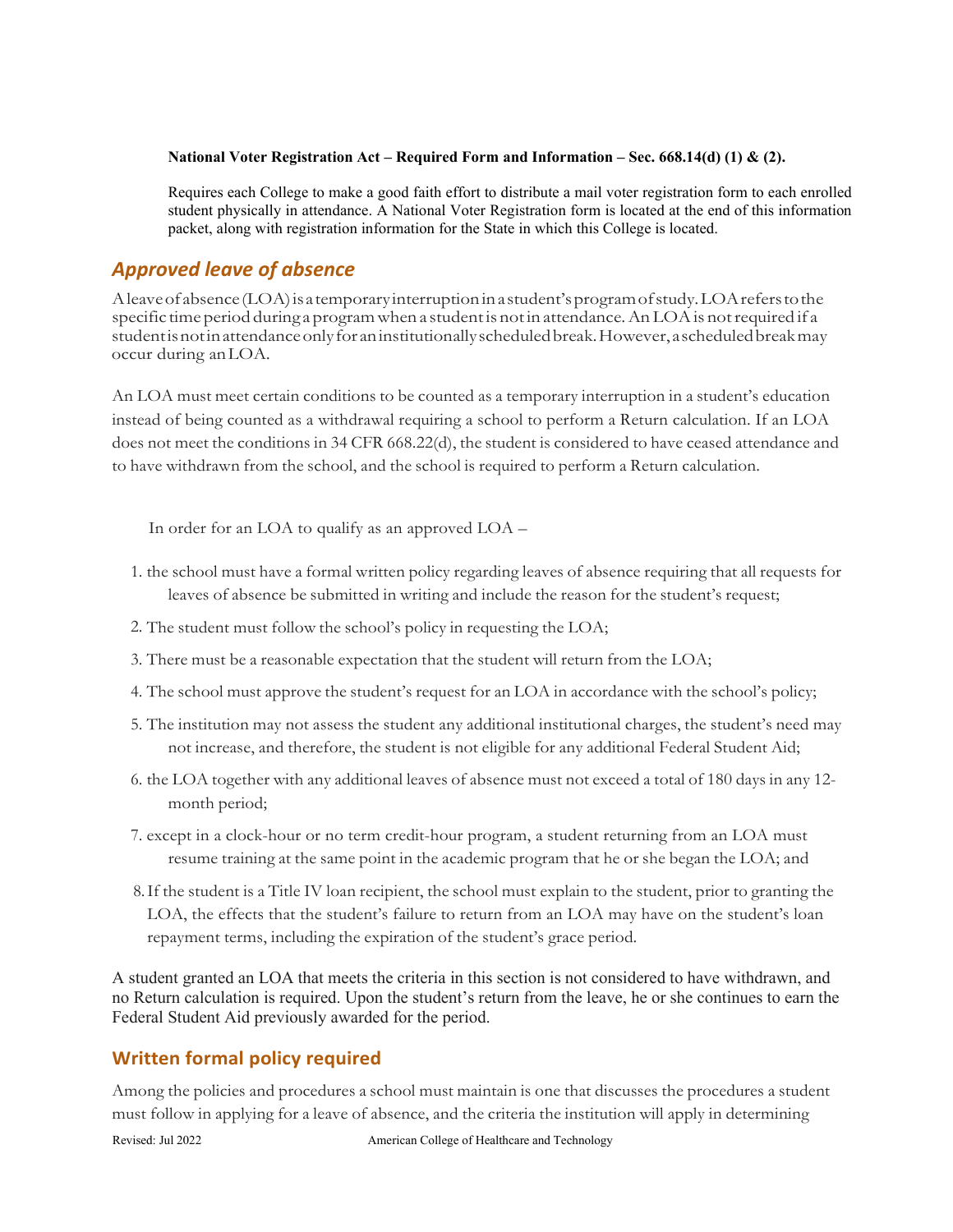whether to approve the application. An institution's LOA policy must specify that all requests for an LOA must be submitted in writing, must be signed, and must be dated.

As mentioned previously, the regulations provide that an institution must determine, before it grants an LOA, that there is a reasonable expectation that the student will return from the leave. In order for the institution to make such a determination, and in order for it to ensure that the student meets the criteria in the institution's LOA policy, the institution must know the student's reason for requesting the leave. **Therefore,aninstitution'sLOApolicymustspecifythatthereasonforastudent'sleaverequestbe included on a student's application for an LOA.**

An institution's policy must require a student to apply in advance for an LOA unless unforeseen circumstances prevent the student from doing so. For example, if a student were injured in a car accident and needed a few weeks to recover before returning to school, the student would not have been able to request the LOA in advance. A school may grant an LOA to a student who did not provide the request prior to the LOA due to unforeseen circumstances if the school documents the reason for its decision and collects the request from the student at a later date. In this example, the beginning date of the approved LOA would be determined by the institution to be the date the student was unable to attend school because of the accident.

A school must publicize its LOA policy. The school may do this by including that policy in the consumer information the school makes available to students (see *Volume 2 – School Eligibility and Operations*).

### **Reasonable expectation of return**

This condition is specified to make clear that a school may not grant a student an LOA merely to delay the return of unearned Title IV funds.

### **Financial Aid Information:**

### **Refer to the Financial Aid Services portion of the Financial Information section of the college catalog.**

At a minimum, the following information must be provided about financial assistance available at a college.

- The need-based and non-need-based federal financial aid is available to students;
- The need-based and non-need-based state and local aid programs, and other private aid programs that are available;
- How students apply for aid and how eligibility is determined;
- How the college distributes aid among students;
- The rights and responsibilities of students receiving aid;
- How and when financial aid will be disbursed;
- The terms and conditions of any employment that is a part of the financial aid package;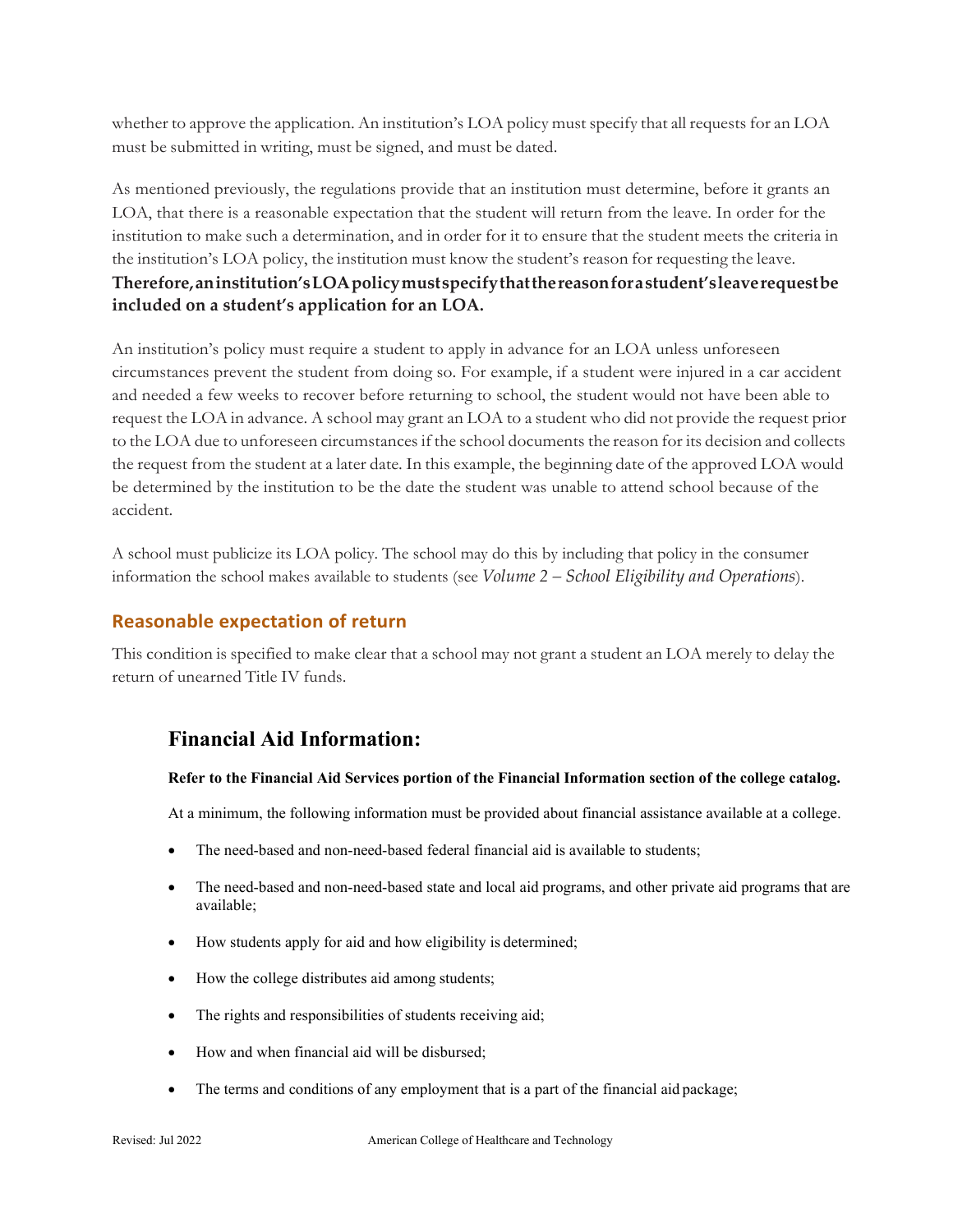- The terms of, the schedules for, and the necessity of loan repayment and required loan exitcounseling;
- The criteria for measuring satisfactory academic progress, and how a student who has failed to maintain satisfactory progress may reestablish eligibility for federal financial aid;
- Information on preventing drug and alcohol abuse;
- Information regarding the availability of Federal Student Aid (FSA) program funds for study abroad programs;
- That a student may be eligible for FSA program funds for attending a study abroad program that is approved for credit by the home college; and
- The terms and conditions under which students receiving federal education loans may obtain deferments while serving (a) in the Peace Corps; (b)under the Domestic Volunteer Service Act; or (c) as a volunteer for a tax-exempt organization of demonstrated effectiveness in the field of community service.

### **Information about the college:**

### **More detailed information regarding the items below is included in the college catalog.**

- The names of associations, agencies, and/or governmental bodies that accredit, or license the college and its programs, and the procedures by which a student may receive a copy for review of the college's accreditation, licensure, or approval;
- Special facilities and services available to disabled students;
- The costs of attending the college (tuition and fees, books and supplies, room and board, and applicable transportation costs, such as commuting) and any additional costs of the program in which the student is enrolled or has expressed an interest;
- A statement of the requirements for the return of FSA program funds when a student withdraws from college, information about any refund policy with which the college must comply, and the requirements for officially withdrawing from the college;
- The degree programs, training, and other education offered;
- The availability of a GED program, if the college admits students who do not have a high school diploma or equivalent;
- The instructional, laboratory, and other physical plant facilities associated with the academic programs;
- A list of the faculty and other institutional personnel;
- The satisfactory progress standards that students must maintain; and
- Who to contact for information on student financial assistance and who to contact for general institutional issues.

## **STUDENT FINANCIAL AID**

The college recognizes that, in many instances, individuals and their families are not able to meet the entire cost of education. Therefore, our Financial Aid Office will assist you with the process of applying for federal student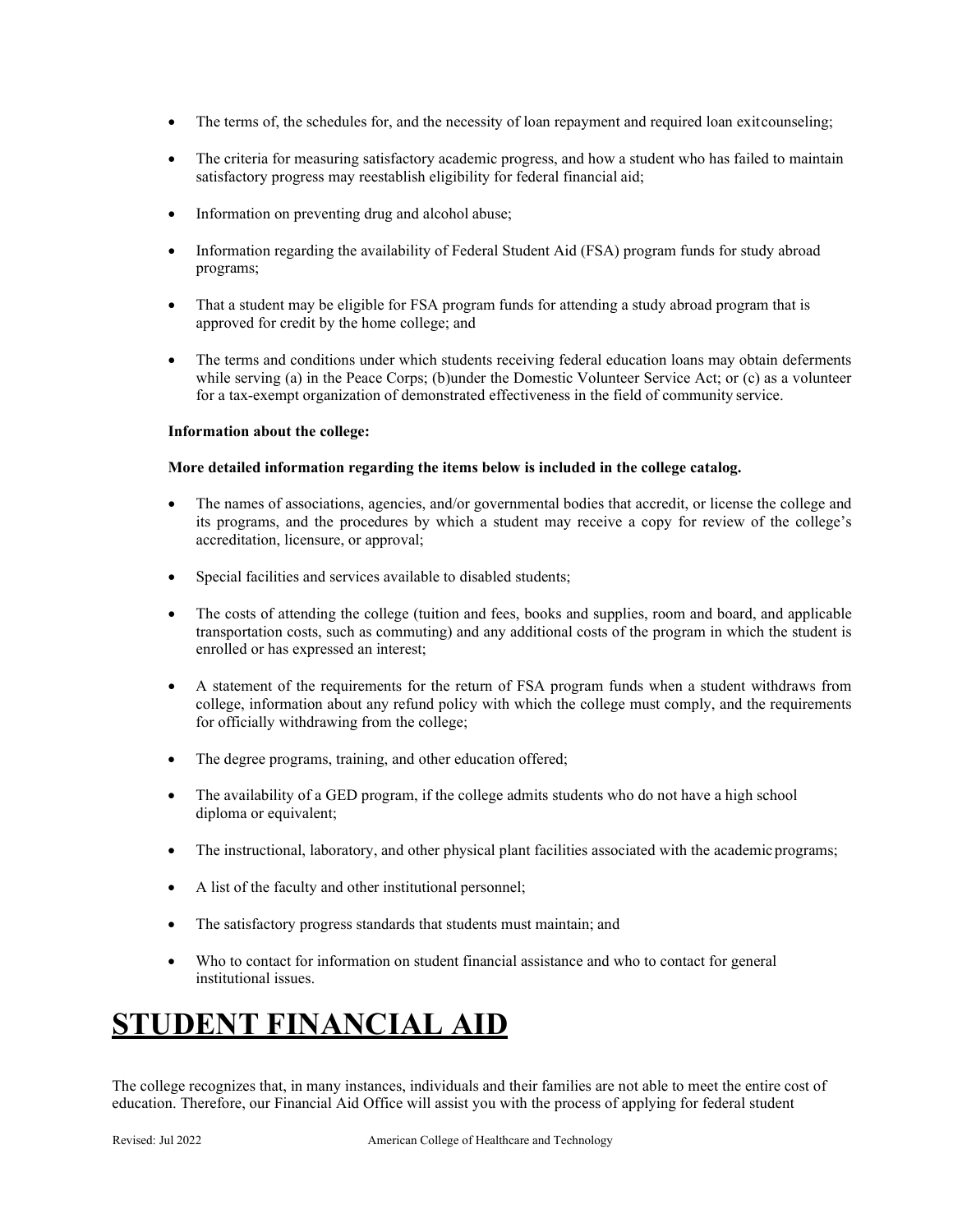financial aid. The Financial Aid Administrator is the designated official at the college for consumer information. If you have any questions, please do not hesitate to contact the Financial Aid Administrator.

This booklet is provided to help answer your questions concerning the types of assistance available to you.

### **APPLICATION PROCEDURES**

You can give your Data Release Number (DRN) to the Financial Aid Officer if you did not list the college on your application. The college will use your DRN to get a copy of your application information electronically. You can find your DRN on the confirmation page received after submitting a *FAFSA on the Web* application or on the *Student Aid Report* (SAR) you receive after submitting your FAFSA.

- You can list your original schools on the application, wait for your SAR to arrive by e-mail, if you provided an e-mail address on your FAFSA or in the mail, and then correct the SAR by replacing some or all of the original schools with other schools.
- You can call the Federal Student Aid Information Center at 1-800-4-FED-AID (1-800-433-3243) and provide your Data Release Number (DRN) to request a change to your SAR to replace some or all of the original schools with other schools. You must receive your SAR before requesting these changes.

You can add or delete schools on your application by using the —add school|| or —remove|| links in the school section. Your PIN is required to access this information. **Understanding the proper use of a PIN**

You should not share your PIN with anyone—even if that person is helping you complete the application—nor should your parents share their PINs with anyone. In addition, only the person providing the data should sign the application. Note that if you (or a parent, if you are dependent) sign electronically any document related to the Federal Student Aid.

• Programs using a PIN, you certify that you are the person identified by that PIN and have not disclosed that PIN to anyone else. Revealing the PIN could make the PIN holder susceptible to identity theft.

The FAFSA processor will send data to only the schools originally listed. For example, if you originally listed the maximum number of schools on the application and then replaced them with new schools by changing your SAR, only the second set of schools would get data from any corrections. If you made corrections to your FAFSA information at (or after) the time you listed the new schools, only the second set of schools would get the corrected data.

**Federal School Code.** The Department assigns a number called a Federal School Code to each college that participates in the federal student aid programs. For a school to receive your application data, you must list the school's Federal School Code. ACH Federal Code is **03144400**. This code is not in the FAFSA instructions; they are provided in the Federal School Code List that can be found at **[www.fafsa.gov](http://www.fafsa.gov/)**.

When the ISIR is received at the college, the Financial Aid Office will estimate your financial aid eligibility provided on a Preliminary Award Letter.

If, during the application process, your file is selected for "verification" by the U.S. Department of Education, you and your family must submit all documents required to validate the information you have listed on your application for assistance.

Please refer to "The Student Guide" published by the U.S. Department of Education for more detailed information.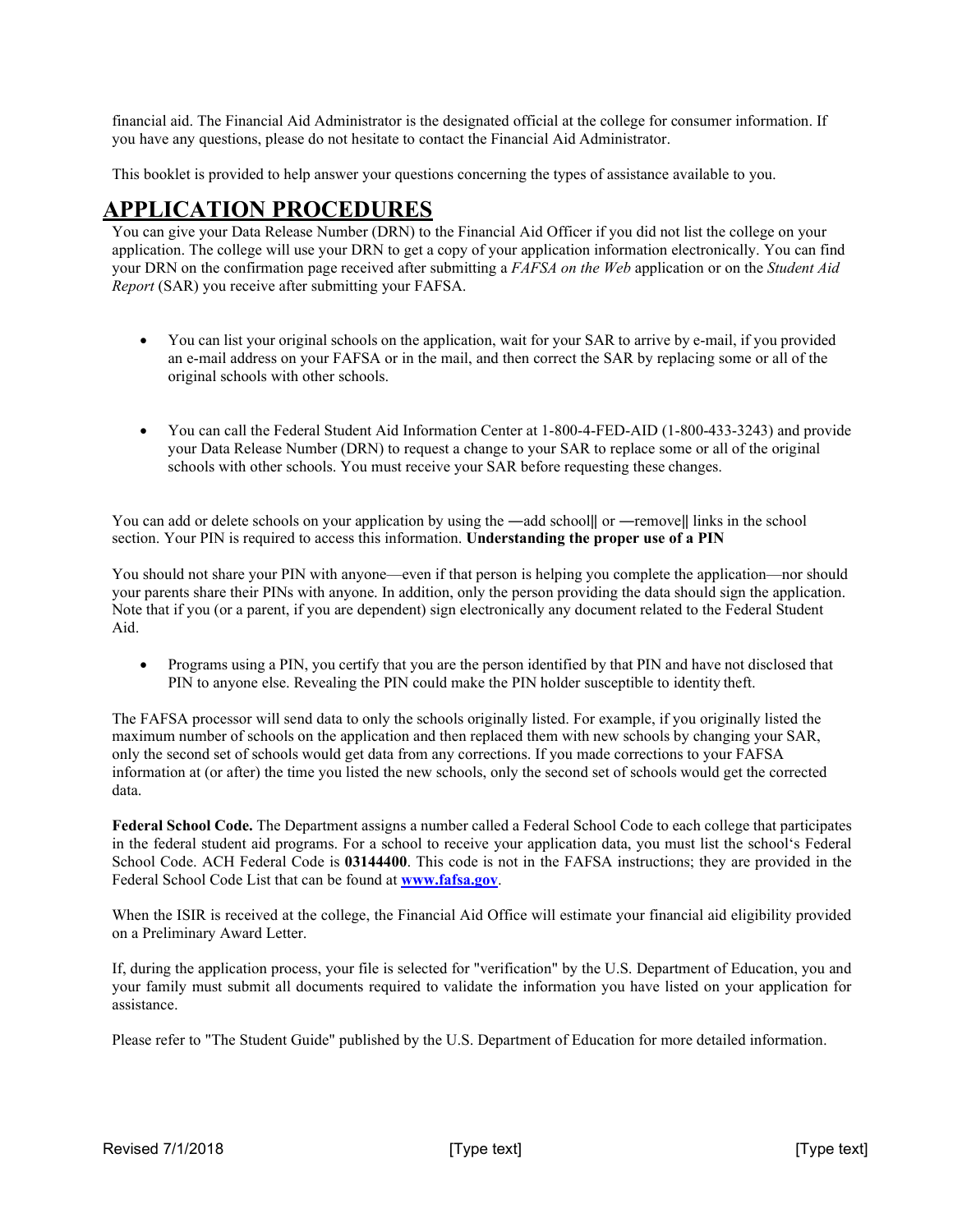### **TYPES OF ASSISTANCE**

### **1. FEDERAL PELL GRANT**

The Federal Pell Grant is gift assistance which does not have to be repaid. Annually, the U.S. Department of Education determines student eligibility for this grant. For the 2022-2023 award years, the minimum grant is \$650 and the maximum grant is \$6,895.

### **2. FEDERAL SUPPLEMENTAL EDUCATIONAL OPPORTUNITY GRANT (FSEOG)**

The FSEOG is gift assistance which does not have to be repaid. FSEOG is awarded to students who have an exceptional financial need as determined by the U.S. Department of Education standards. Students with the lowest "Expected Family Contribution" (EFC) are awarded FSEOGs. The average amount of the award is \$200 per award year.

### **3. FEDERAL WORK-STUDY**

The Work-Study program offers students the opportunity to meet part of their expenses by working part-time on or off campus for at least minimum wage. A limited number of assignments are available, and priority is given to students with the greatest need who are qualified for the job assignments available.

### **4. DIRECT SUBSIDIZED LOAN**

The Subsidized Direct Loan program provides low interest loans through the U.S. Department of Education, and other lending institutions. The maximum annual loan amount for the first academic year is \$3,500, less loan fees based on the following timetable: a. 4.99% for first disbursements made on/after 10/1/20 and before 10/1/20 b. 2.75% for first disbursements made on/after 10/1/2020 and before 10/1/21. Interest does not accrue and payments are not made until six months after the student leaves college. The minimum payment amount is \$50 per month; however, the Direct Loan program provides many flexible repayment plans. The interest rates for subsidized loans disbursed on/after 7/1/20 and before 7/1/2022 are 4.44% for the most up-to-date information, go to [www.studentaid.ed.gov.](http://www.studentaid.ed.gov/)

### **5. DIRECT UNSUBSIDIZED LOAN**

If you do not qualify for a full or partial (Subsidized) based on your financial need, you may qualify for a Direct Loan (Unsubsidized). The difference is that, for the Direct Loan (Subsidized), the Federal Government pays the interest for you during in-college and deferment periods 4.99%. If you receive an unsubsidized loan, you are responsible for the interest during the in-college and deferment periods. Your lender may allow you to accumulate the interest until you have left college or your deferment ends; however, this will increase the amount of your loan principal. You can borrow up to \$6,000 for the first academic year less loan fees based on the following timetable: a. 4.99% for first disbursements made on/after 10/1/21 and before 10/1/20 b3.73% for first disbursements made on/after 10/1/20 and before 10/1/21. In addition, if you are a dependent student, the maximum amount you may borrow is \$2,000 unless your parent is not eligible to borrow a PLUS loan in which case the maximum amount you may borrow for the  $1<sup>st</sup>$  academic year is \$6,000. For loans first disbursed on or after 7/1/20 and before 7/1/21, the interest rate is 7.54%. Repayment terms are the same as the Direct Loan (Subsidized) except as noted above for in-college and deferment periods.

### **6. DIRECT PARENT PLUS LOAN**

The Direct PLUS loan is available to parents who wish to apply for additional assistance for their dependent child's education. The PLUS loans are made through the U.S. Department of Education. The amount of the PLUS loan cannot exceed the student's cost of attendance. The interest rate for Parent Plus loans first disbursed on or after 7/1/20 and before 7/1/21 is 7.60%. The loans fees associated with the Parent Plus loan are as follows: a. 7.54% for first disbursements made on/after 10/1/200 and before 10/1/21 b. 7.54% for first disbursements made on/after 10/1/19 and before 10/1/20. The repayment period for a Federal DPLUS Loan begins on the date after the loan is fully disbursed. Your first payment will be due within 60 days after the final loan disbursement. You will pay both the principal and the interest that accumulates. During periods of deferment and forbearance, you do not pay any principal, but interest will accumulate. This means your loan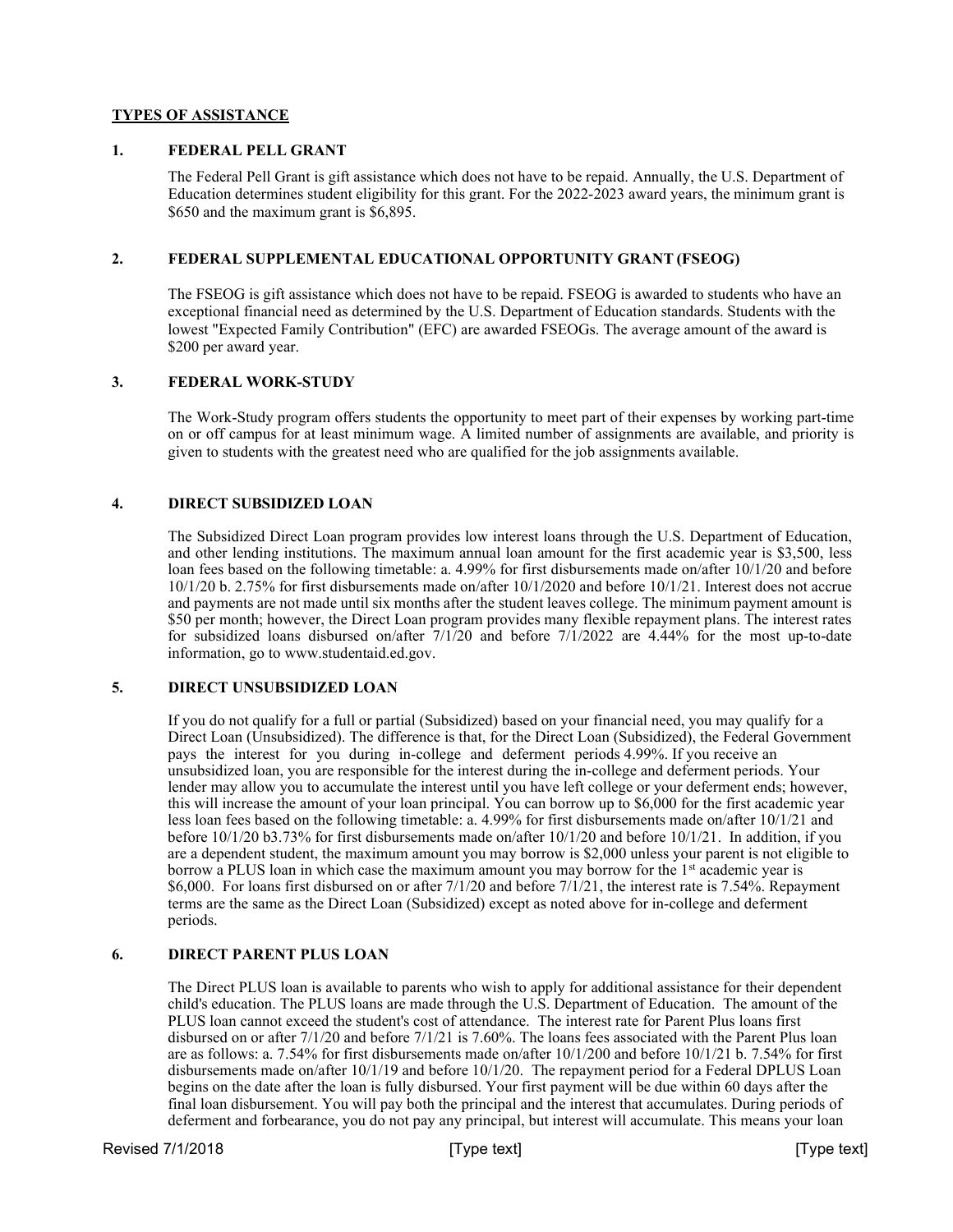principal will increase, unless you choose to pay the interest monthly during your deferment or forbearance.

### **METHODS OF DISBURSING FINANCIAL AID**

### **Colleges Not Using Standard Academic Terms**

Financial aid is awarded based on an academic year. The disbursement of aid varies by the type of assistance.

For colleges not using standard academic terms, the Federal Pell Grant will be advanced twice during the academic year, once at the beginning and once at the mid-point of the academic year. You must successfully pass your course to receive academic credit equal to half of the academic year.

The Federal Loan proceeds are credited to the student's tuition and fees account after the student (parent in the case of PLUS loans) have completed and signed a Master Promissory Note. Second disbursements are made after the student has completed 1/2 of their academic workload for the academic year and reached and successfully passed at the calendar midpoint. The student will receive any amount which exceeds the tuition and fees charged by the College. A first-year, first-time borrower's account will not be credited until 30 days after their first day of class.

### **BORROWER CONFIRMATION FOR SUBSEQUENT LOANS**

### *Regarding Subsidized and Unsubsidized Master Promissory Notes:*

If the multi-year feature of the Master Promissory note (MPN) is available for the college, students are able to obtain additional loan funds without having to sign a new MPN for each academic year or period of enrollment. The college will notify the borrower of the loan amounts awarded through the estimated award letter. The borrower only needs to contact the college regarding the loan amounts if he or she wants to decline or make adjustments to the type or amounts of the loan.

### *Regarding Parent PLUS Master Promissory Notes:*

For loans made under the multi-year feature of the MPN the regulations that govern the Loan Programs require a college to document an active confirmation. The confirmation process is to provide a means for a borrower to accept or decline a loan made for a subsequent academic year under the multi-year feature. This assists in providing the borrower with greater control and understanding of loan debt.

The Parent Loan Data From must be completed, for all for loans awarded, indicating the correct loan amount. This form must be signed by the parent borrower and placed in the student's file.

### **REFUND FORMULA**

Refer to the Refund Policy portion of the Financial Information section within the college catalog.

NOTICE TO STUDENTS: The Financial Aid Office is required by federal statute to recalculate federal financial aid eligibility for students who withdraw, drop out, or are dismissed prior to completing 60% of a payment period. The federal Title IV financial aid programs must be recalculated in these situations. Recalculation is based on the percentage of earned aid using the following Federal Return of Title IV funds formula:

(1) determining the percentage of the payment period for which federal financial aid was awarded and completed, percentage of payment period or term completed = the number of days completed up to the withdrawal date divided by the total days in the payment period or term. (Any break of five days or more is not counted as part of the days in the term.) This percentage is also the percentage of earned aid; and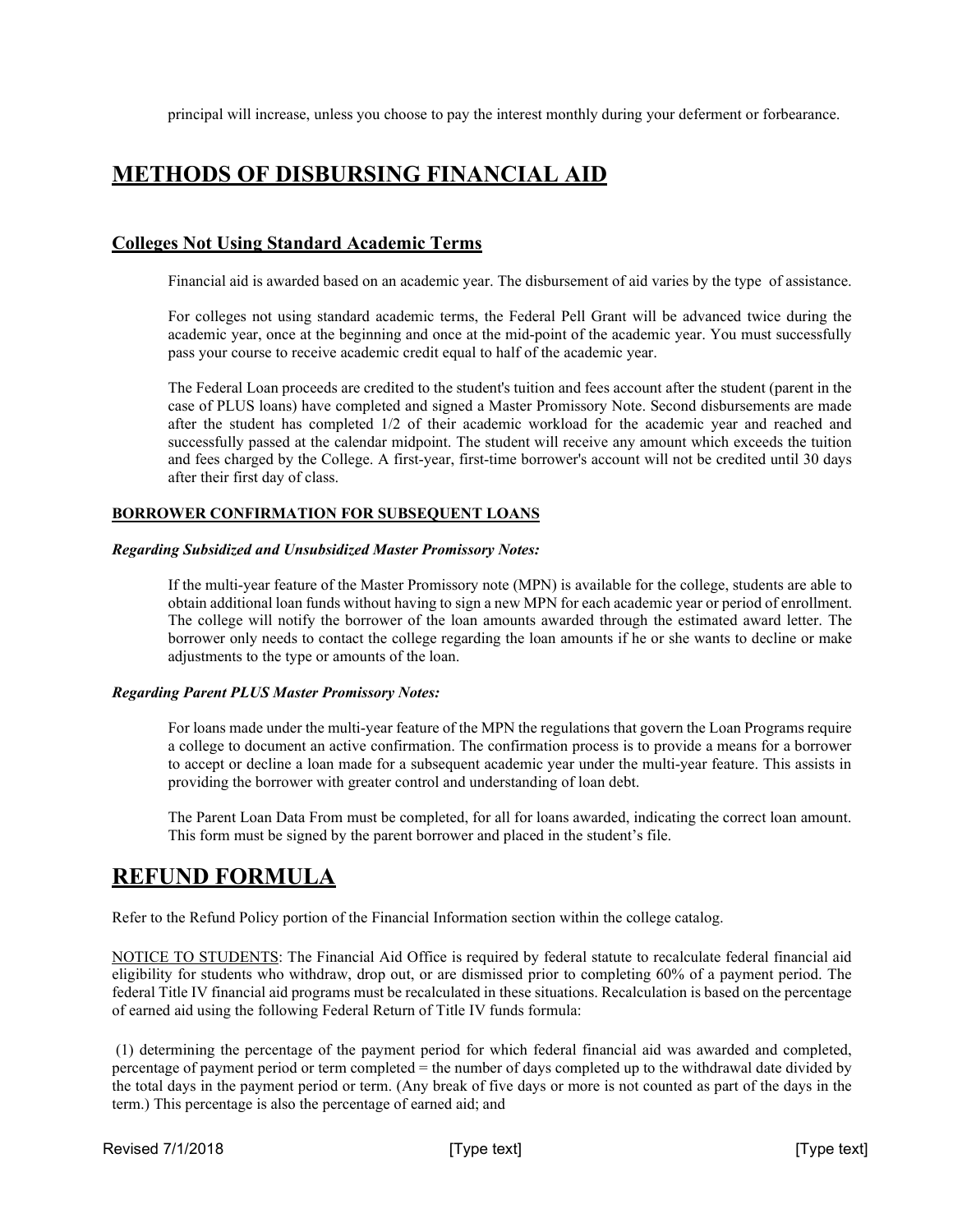(2) Aid to be returned  $= (100\% \text{ of the aid that was dissolved/could be disbursed minus the percentage of earned aid) as$ of the date you withdrew. Funds are returned to the appropriate federal program based on the percentage of unearned aid using the following formula: After the 60% point in the payment period, you will have earned 100% of the federal financial aid funds already disbursed to you. This calculation concerning federal financial aid is separate and distinct from the institutional refund policy, and may result in your owing additional funds to the college to cover tuition charges previously paid by federal financial aid prior to your withdrawal.

If a student earned less aid than was disbursed, the institution would be required to return a portion of the funds and the student would be required to return a portion of the funds. Keep in mind that when Title IV funds are returned, the student borrower may owe a debit balance to the institution.

### **If a student earned more aid than was disbursed to him/her, the institution would owe the student a postwithdrawal disbursement which must be paid within 45 days of the student's withdrawal.**

If you plan to withdraw from the college, please contact your financial aid or business office to determine the amount of funds, if any, which must be returned on your behalf.

All refunds due will be made within 45 days of the college's determining date of the student's withdrawal. The last date of actual attendance is used in calculating any refund amount. Refunds are allocated in the following order:

- 1 Direct Loan Unsubsidized
- 2. Direct Loan Subsidized
- 3. Direct Parent (PLUS) Loan
- 5. Federal Pell Grant
- 6. Federal Supplemental Educational Opportunity Grant (FSEOG)
- 7. The student

## **OMBUDSMAN NOTIFICATION**

Please contact the Financial Aid Officer at your college, who is always ready to assist you with any questions or concerns regarding your Direct Subsidized, Unsubsidized, Parent (PLUS) Loans.

If a situation exists that the Financial Aid Officer cannot resolve, follow the procedures in the college catalog regarding "problem resolution".

After all above options have been exhausted, if you are unable to resolve a Direct Loan or FFEL issue, The Department of Education's Office of the Ombudsman for student loan issues is available. An ombudsman resolves disputes from a neutral, independent viewpoint. The Office of Student Financial Assistance Ombudsman will informally research a borrower problem and suggest solutions to resolve the problem. Student borrowers can contact the Department's Office of the Ombudsman by:

**Via e-mail:**  [fsaombudsmanoffice@ed.gov](mailto:fsaombudsmanoffice@ed.gov) **Via on-line assistance:**  [http://www.ombudsman.ed.gov](http://ombudsman.ed.gov/) **Via (toll free) telephone:**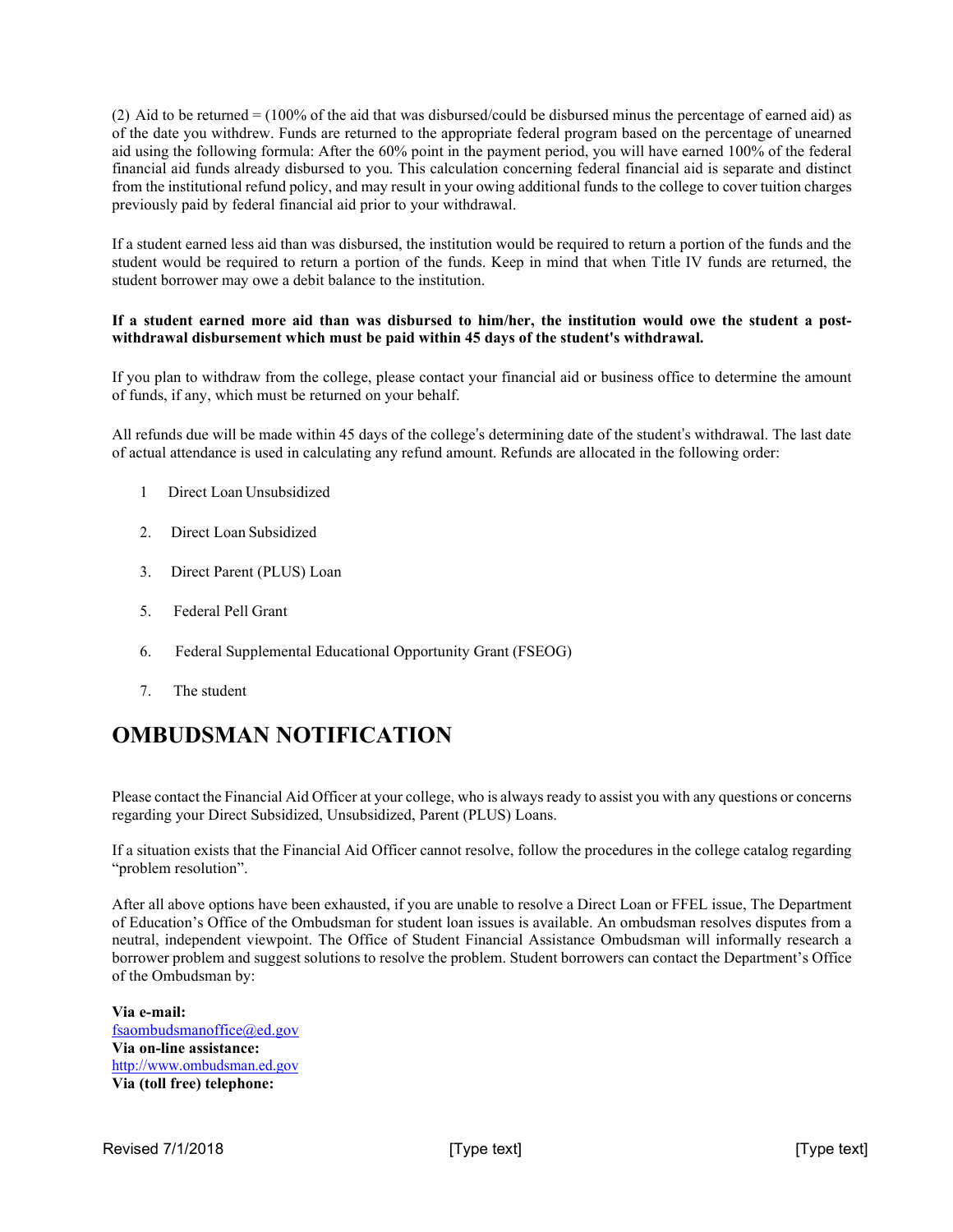1-877-557-2575 **Via fax:** (202) 275-0549 **Via mail:** U.S. Department of Education FSA Ombudsman 830 First Street, N.E. Washington, DC 20202-5144

### **National Student Loan Data System (NSLDS) Information for Students**

**Student Access Web Site: [http://www.nslds.ed.gov](http://www.nslds.ed.gov/)**

## **STATEMENT REGARDING CREDIT BALANCES**

For continuing students or parents that have previously signed a Statement Regarding Credit Balances, the initial authorization will continue to be valid for only the academic year period. The Statement Regarding Credit Balances may be rescinded at any time. The provisions of the initial authorization are as follows:

When current tuition, fees and other allowable charges have been paid, students may have a credit balance on their account. If the credit balance is a result of Title IV funding, the credit balance will be issued to the student within 14 days. If the credit balance is not a result of Title IV funding, the credit balance will be issued to the student by the end of the loan period. The following provisions also apply:

- The college should retain any existing credit balance on the account to be applied to allowable future charges not to exceed \$200 to assist in managing those funds or to be disbursed to you at yourrequest.
- The College should retain any existing credit balance (credit by Federal Direct PLUS loan proceeds) on behalf of the student's account to be applied to allowable future charges in the next academic year, not to exceed \$200 to assist in managing those funds or to be disbursed to the student at their request.
- In the event that the funds are not requested prior to leaving college, the college should return the credit balance to the U.S. Department of Education as prepayment on the student loan with the students written authorization. Otherwise funds will be refunded to the student.

### **STUDENT/PARENT CERTIFICATION OF UNDERSTANDING**

Understand that the College will retain any interest earned on the credit balance while the college is holding these funds.

Understand that the authorization can be rescinded to retain the credit balance at any time during the student's attendance in the program.

Understand that the College may consider this authorization to be in effect throughout the student's award year or period of enrollment unless rescinded by the student/parent.

If you have any questions regarding the items on this notification, please contact the financial aid office at your college.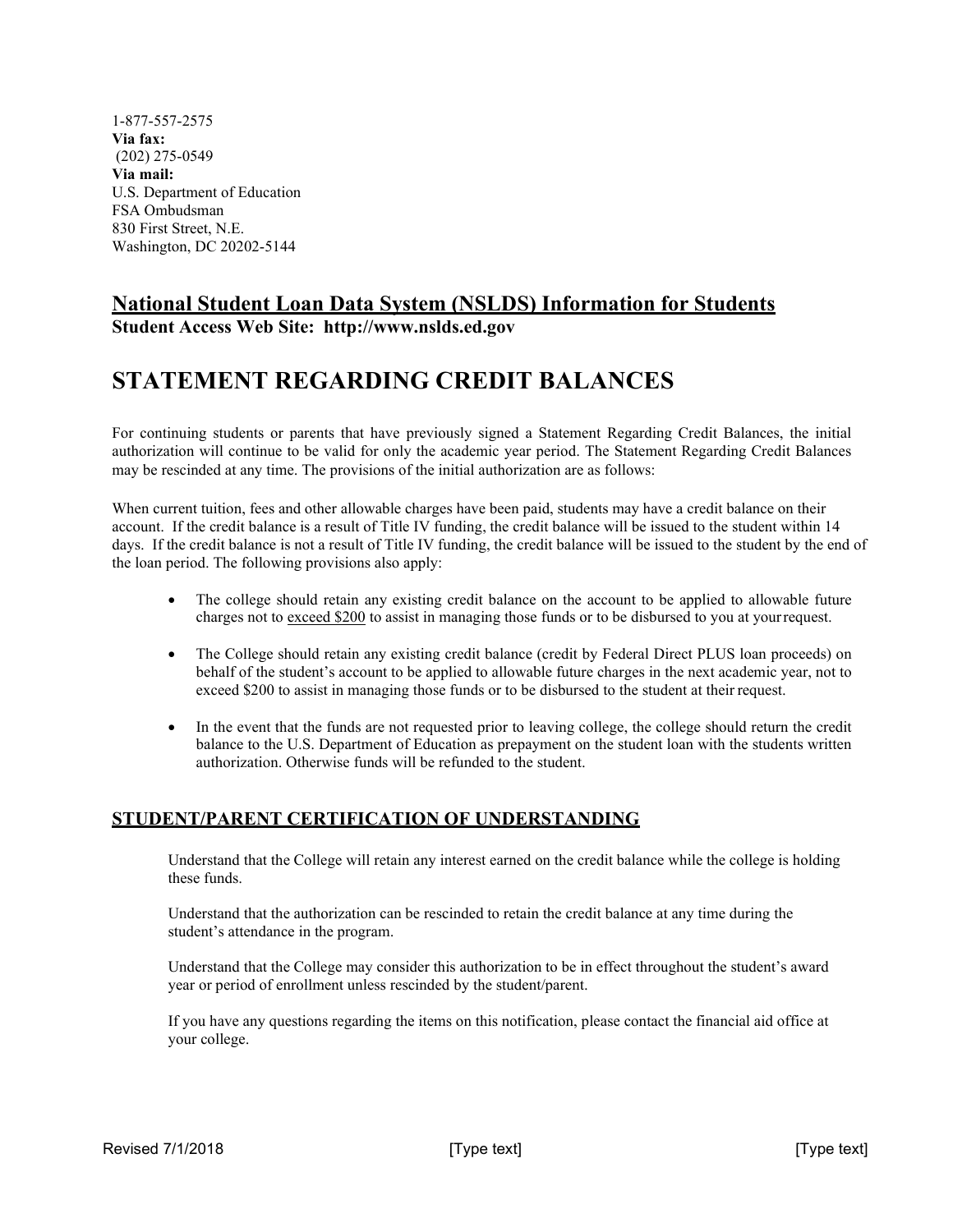Voter Registration Application<br>Before completing this form, review the General, Application, and State specific instructions.

| This space for office use only.<br>Yes<br>No<br>Are you a citizen of the United States of America?<br>Will you be 18 years old on or before election day?<br>No<br>Yes<br>If you checked "No" in response to either of these questions, do not complete form.<br>(Please see state-specific instructions for rules regarding eligibility to register prior to age 18.) |                                                                                                                                                                                                                                                                                                                                                                                                                                                         |               |                                                                         |  |   |                                                             |                |                                                              |                                 |  |
|------------------------------------------------------------------------------------------------------------------------------------------------------------------------------------------------------------------------------------------------------------------------------------------------------------------------------------------------------------------------|---------------------------------------------------------------------------------------------------------------------------------------------------------------------------------------------------------------------------------------------------------------------------------------------------------------------------------------------------------------------------------------------------------------------------------------------------------|---------------|-------------------------------------------------------------------------|--|---|-------------------------------------------------------------|----------------|--------------------------------------------------------------|---------------------------------|--|
|                                                                                                                                                                                                                                                                                                                                                                        | (Circle one)<br>First Name<br>Last Name<br>Mr. Mrs. Miss Ms.                                                                                                                                                                                                                                                                                                                                                                                            |               |                                                                         |  |   |                                                             | Middle Name(s) |                                                              | (Circle one)<br>Jr Sr II III IV |  |
| $\overline{2}$                                                                                                                                                                                                                                                                                                                                                         | Home Address                                                                                                                                                                                                                                                                                                                                                                                                                                            | Apt. or Lot # | City/Town                                                               |  |   | State                                                       | Zip Code       |                                                              |                                 |  |
| 3                                                                                                                                                                                                                                                                                                                                                                      | Address Where You Get Your Mail If Different From Above                                                                                                                                                                                                                                                                                                                                                                                                 |               | City/Town                                                               |  |   | State                                                       | Zip Code       |                                                              |                                 |  |
| 4                                                                                                                                                                                                                                                                                                                                                                      | Date of Birth<br>Telephone Number (optional)<br>5<br>Year<br>Dav<br>Month                                                                                                                                                                                                                                                                                                                                                                               |               |                                                                         |  | 6 | ID Number - (See Item 6 in the instructions for your state) |                |                                                              |                                 |  |
| 7                                                                                                                                                                                                                                                                                                                                                                      | Choice of Party<br>(see item 7 in the instructions for your State)                                                                                                                                                                                                                                                                                                                                                                                      | 8             | Race or Ethnic Group<br>(see item 8 in the instructions for your State) |  |   |                                                             |                |                                                              |                                 |  |
| 9                                                                                                                                                                                                                                                                                                                                                                      | I have reviewed my state's instructions and I swear/affirm that:<br>Lam a United States citizen<br>I meet the eligibility requirements of my state and<br>subscribe to any oath required.<br>■ The information I have provided is true to the best of my<br>knowledge under penalty of perjury. If I have provided false<br>information, I may be fined, imprisoned, or (if not a U.S.<br>citizen) deported from or refused entry to the United States. |               |                                                                         |  |   | Month                                                       | Dav            | Please sign full name (or put mark) $\blacktriangle$<br>Year |                                 |  |

If you are registering to vote for the first time: please refer to the application instructions for information on submitting copies of valid identification documents with this form.

### Please fill out the sections below if they apply to you.

If this application is for a change of name, what was your name before you changed it?

|                                                                                                                                                                 | Mr.<br>Last Name<br>Mrs.<br>Miss<br>Ms.                                                                                                                                                                                                                                                                                                                                            | First Name |               |                  | Middle Name(s) | (Circle one)<br>Jr Sr II III IV |          |  |  |  |  |
|-----------------------------------------------------------------------------------------------------------------------------------------------------------------|------------------------------------------------------------------------------------------------------------------------------------------------------------------------------------------------------------------------------------------------------------------------------------------------------------------------------------------------------------------------------------|------------|---------------|------------------|----------------|---------------------------------|----------|--|--|--|--|
| If you were registered before but this is the first time you are registering from the address in Box 2, what was your address where you were registered before? |                                                                                                                                                                                                                                                                                                                                                                                    |            |               |                  |                |                                 |          |  |  |  |  |
| B                                                                                                                                                               | Street (or route and box number)                                                                                                                                                                                                                                                                                                                                                   |            | Apt. or Lot # | City/Town/County |                | State                           | Zip Code |  |  |  |  |
| If you live in a rural area but do not have a street number, or if you have no address, please show on the map where you live.                                  |                                                                                                                                                                                                                                                                                                                                                                                    |            |               |                  |                |                                 |          |  |  |  |  |
|                                                                                                                                                                 | ■ Write in the names of the crossroads (or streets) nearest to where you live.<br>NORTH<br>Draw an X to show where you live.<br><b>In</b><br>Use a dot to show any schools, churches, stores, or other landmarks<br>near where you live, and write the name of the landmark.<br>Example<br>$\scriptstyle\sim$<br>44<br>Route<br>Grocery Store<br>Woodchuck Road<br>Public School ● |            |               |                  |                |                                 |          |  |  |  |  |
| If the applicant is unable to sign, who helped the applicant fill out this application? Give name, address and phone number (phone number optional).            |                                                                                                                                                                                                                                                                                                                                                                                    |            |               |                  |                |                                 |          |  |  |  |  |
| n                                                                                                                                                               |                                                                                                                                                                                                                                                                                                                                                                                    |            |               |                  |                |                                 |          |  |  |  |  |

### Mail this application to the address provided for your State.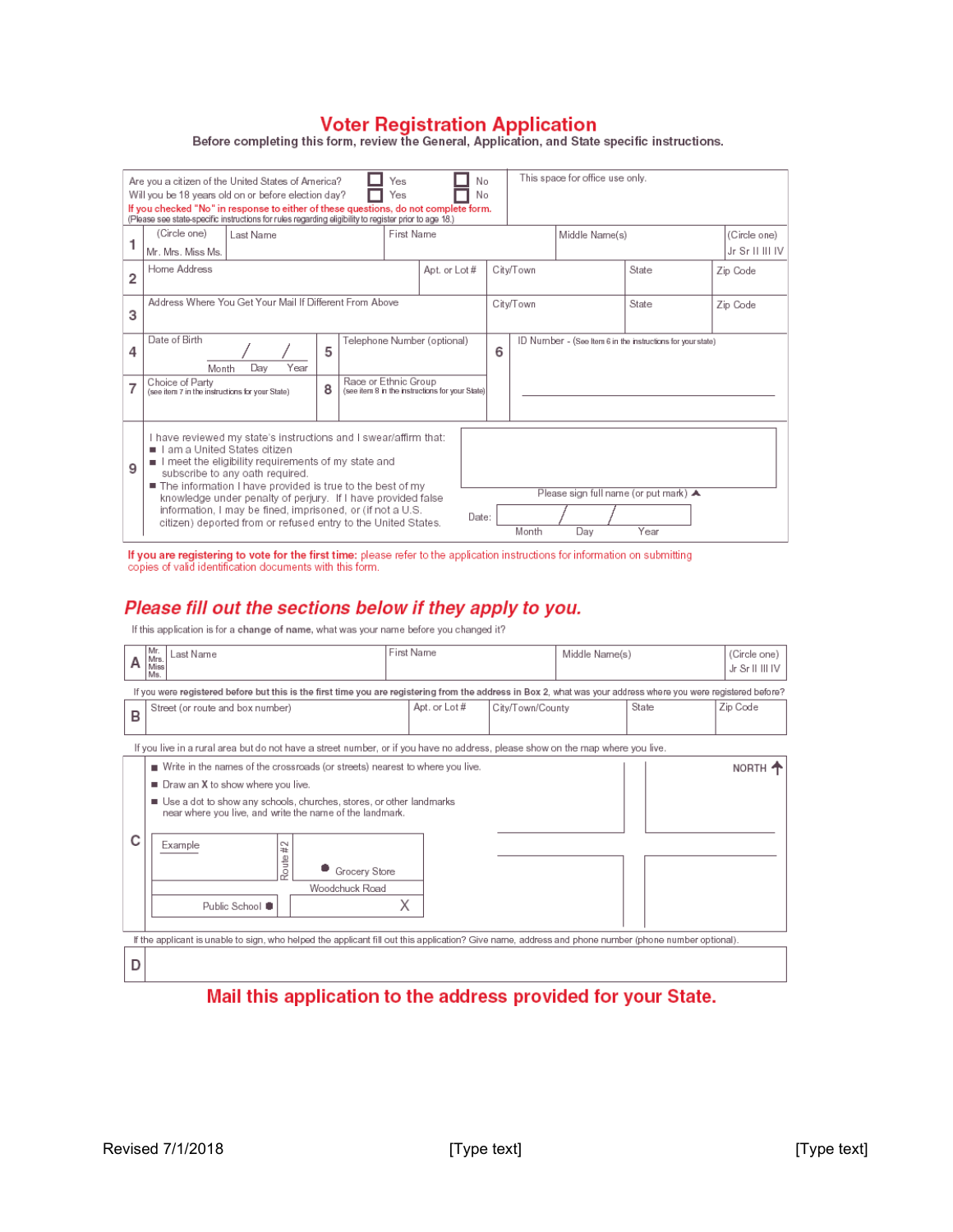### **General Instructions**

**Who Can Use this Application:** If you are a U.S. citizen who lives or has an address within the United States, you can use the application in this booklet to:

- Register to vote in your state,
- Report a change of name to your voter registration office,
- Report a change of address to your voter registration office, or
- Register with a political party.

### **Exceptions**

- Please do not use this application if you live outside the United States and its territories and have no home (legal) address in this country, *or* if you are in the military stationed away from home. Use the Federal Postcard Application available to you from military bases, American embassies, or consular offices.
- **New Hampshire** town and city clerks will accept this application only as a request for their own absentee voter mail-in registration form.
- **North Dakota** does not have voter registration.
- **Wyoming** law does not permit mail registration.

### **How to Find Out If You Are Eligible to Register to Vote in Your State**

- Each state has its own laws about who may register and vote. Check the information under your state in the
- state Instructions.<br>Note: All states require that you be a United States citizen by birth or naturalization to register to vote in federal and state elections. Federal law makes it illegal to falsely claim U.S. citizenship to register to vote in any federal,<br>state, or local election.
- *Also Note:* You **cannot** be registered to vote in more than one place at a time.

### **How to Fill Out this Application**

- Use both the Application Instructions and state Instructions to guide you in filling out the application.
- First, read the Application Instructions. These instructions will give you important information that applies to everyone using this application.
- Next, find your state under the State Instructions. Use these instructions to fill out Boxes 6, 7, and 8. Also refer to these instructions for information about voter eligibility and any oath required for Box 9.

### **When to Register to Vote**

• Each state has its own deadline for registering to vote. Check the deadline for your state on the last page of this booklet.

### **How to Submit Your Application**

- Mail your application to the address listed under your state in the State Instructions. Or, deliver the application in person to your local voter registration office.
- The remaining states that accept the national form will accept copies of the application printed from the computer image on regular paper stock, signed by the applicant, and mailed in an envelope with the correct postage.

### **First Time Voters Who Register by Mail**

- If you are registering to vote for the first time in your jurisdiction and are mailing this registration application, you may be required to provide proof of identification the first time you vote.
- Depending on the specific requirements of your state, you may avoid providing identification at the polls when you vote for the first time by mailing a copy of an identification document together with this application. The list of acceptable documents is included in the State Instructions.

#### **Do not include original documents with this application.**

**Please read the accompanying state Instructions to determine the voter identification requirements for your state.**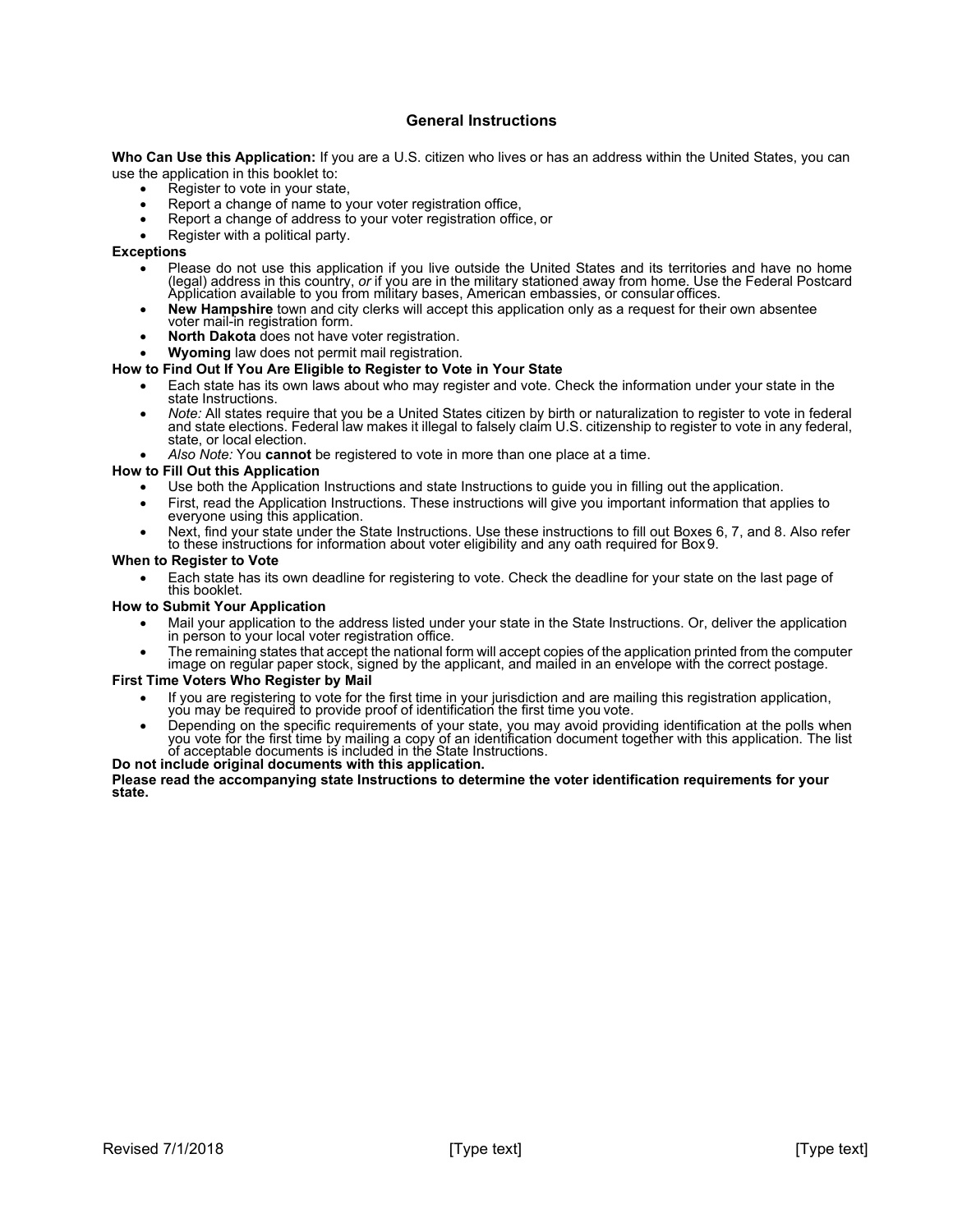### **Application Instructions**

Before filling out the body of the form, please answer the questions on the top of the form as to whether you are a United States citizen and whether you will be 18 years old on or before Election Day. If you answer no to either of these questions, you may not use this form to register to vote. However, state specific instructions may provide additional information on eligibility to register to vote prior to age 18.

### **Box 1 — Name**

- Put in this box your full name in this order Last, First, Middle. Do not use nicknames orinitials.
- *Note:* If this application is for a change of name, please tell us in **Box A** *(on the bottom half of the form)* your full name before you changed it.

### **Box 2 — Home Address**

- Put in this box your home address (legal address). Do **not** put your mailing address here if it is different from<br>your home address. Do **not** use a post office box or rural route without a box number. Refer to state-specif
- Note: If you were registered before but this is the first time you are registering from the address in Box 2, please tell us in Box B (on the bottom half of the form) the ad-dress where you were registered before. Please g
- *Also Note:* If you live in a rural area but do not have a street address, *or* if you have no address, please show where you live using the map in **Box C** *(at the bottom of the form)*.

### **Box 3 — Mailing Address**

- If you get your mail at an address that is different from the address in Box 2, put your mailing address in this box.
- *Note:* If you have no address in Box 2, you **must** write in Box 3 an address where you can be reached by mail. **Box 4 — Date of Birth**
- Put in this box your date of birth in this order Month, Day, Year. *Be careful not to use today's date!*

### **Box 5 — Telephone Number**

• Most states ask for your telephone number in case there are questions about your application. However, you do **not** have to fill in this box.

### **Box 6 — ID Number**

Federal law requires that states collect from each registrant an identification number. You must refer to your<br>state's specific instructions for item 6 regarding information on what number is acceptable for your state. If have neither a driver's license nor a social security number, please indicate this on the form and a number will be assigned to you by your state.

#### **Box 7 — Choice of Party**

- In some states, you must register with a party if you want to take part in that party's primary election, caucus, or convention. To find out if your state requires this, see item 7 in the instructions under your state.
- If you want to register with a party, print in the box the full name of the party of your choice.
- If you do **not** want to register with a party, write "no party" or leave the box blank. Do **not** write in the word "independent" if you mean "no party," because this might be confused with the name of a political party in your state.
- *Note:* If you do not register with a party, you can still vote in general elections and nonpartisan (nonparty) primary elections.

#### **Box 8 — Race or Ethnic Group**

- A few states ask for your race or ethnic group, in order to administer the Federal Voting Rights Act. To find out if your state asks for this information, see item 8 in the instructions under your State. If so, put in Box 8 the choice that best describes you from the list below: American Indian *or* Alaskan Native
	-
	- Asian or Pacific Islander
	- Black, *not of* Hispanic Origin
	- Hispanic
	- Multi-racial
	- White, *not of* Hispanic Origin
	- **Other**

### **Box 9 — Signature**

- Review the information in item 9 in the instructions under your state. Before you sign or make your mark, make sure that:
- You meet your state's requirements, and
- You understand **all** of Box 9.
- Finally, sign your **full** name or make your mark, and print today's date in this order Month, Day,Year.
- If the applicant is unable to sign, put in **Box D** the name, address, and telephone number (optional) of the person who helped the applicant.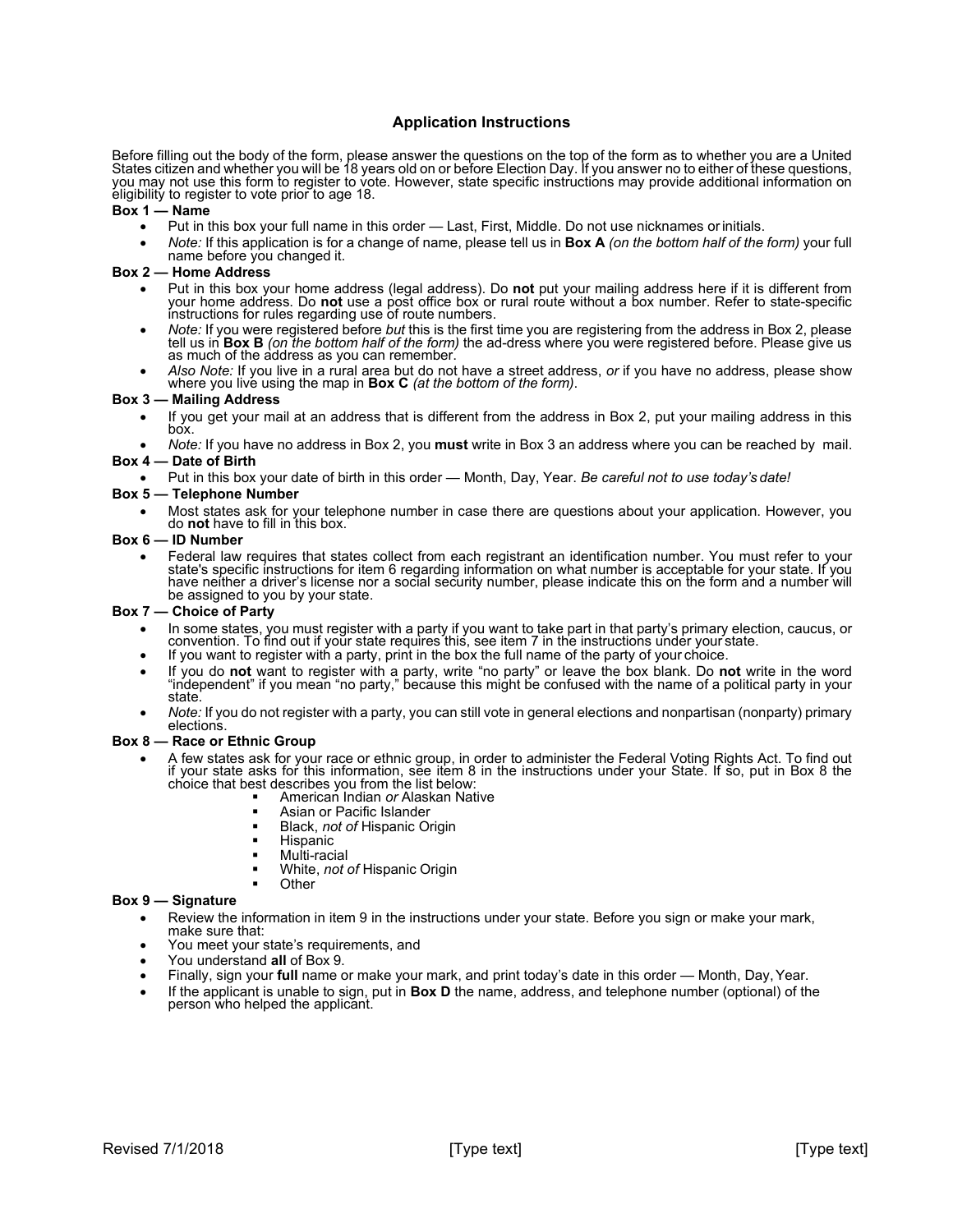### **Arizona**

**Registration Deadline** — 29 days before the election.

**6. ID Number**. Your completed voter registration form must contain the number of your Arizona driver's license, or non-<br>operating identification license issued pursuant to A.R.S. § 28-3165, if the license is current and v a current and valid Arizona driver's license or non-operating identification license, you must include the last four digits of<br>your social security number if one has been issued to you. If you do not have a current and val will be assigned by the Secretary of State.

**7. Choice of Party**. If you are registered in a political party which has qualified for ballot recognition, you will be permitted to vote the primary election ballot for that party. If you are registered as an independent, no party preference or as a member of a party which is not qualified for ballot recognition, you may select and vote one primary election ballot for one of the recognized political parties.

**8. Race or Ethnic Group**. Leave blank.

**9. Signature**. To register in Arizona you must:

- be a citizen of the United States
- be a resident of Arizona and your county at least 29 days preceding the next election
- be 18 years old on or before the next general election
- Not have been convicted of treason or a felony (or have had your civil rights restored)

• Not currently be declared an incapacitated person by a court of law

### **Attention: Proof of Voter Identification**

*(Pursuant to the Help America Vote Act of 2002)*

If this form is submitted by mail and it is the first time you have registered to vote in your jurisdiction, you MUST submit current, valid proof of identification with this application or the first time you vote in a federal election. To send it with this application you should enclose one of the following:

**1)** A **COPY** of a current and valid photo identification **OR**

2) A **COPY** of a current utility bill, bank statement, government check, paycheck, or other government document that shows your name and address in the jurisdiction.

Submitting your proof of identification now with the application will allow you to avoid the federal requirement to show this proof at the polling place or, if voting by mail, to avoid sending it with your mail-in-ballot. If you do not provide proof of identification, you may cast a provisional ballot.

*Voters may also be required to show proof of identification under State law.*

#### **Mailing address:**

Secretary of State/Elections 1700 W. Washington, 7th Floor

Phoenix, AZ 85007-2888

### **California**

#### **Registration Deadline** — 15 days before the election.

**6. ID Number** When you register to vote, you must provide your California driver's license or California identification card<br>number, if you have one. If you do not have a driver's license or ID card, you must provide the Social Security Number (SSN). If you do not include this information, you will be required to provide identification when you vote.

**7. Choice of Party**. Please enter the name of the political party with which you wish to register. If you do not wish to<br>register with any party, enter "Decline to State" in the space provided.

California law allows voters who "decline to state" an affiliation with a qualified political party or who affiliate with a nonqualified political party to vote in the primary election of any qualifie[d political party th](http://www.ss.ca.gov/)at files a notice with the Secretary<br>of State allowing them to do so. You can call 1-800-345-VOTE or visi[t www.ss.ca.gov t](http://www.ss.ca.gov/)o le **8. Race or Ethnic Group**. Leave blank.

- 
- **9. Signature**. To register in California you must:
- be a citizen of the United States

• be a resident of California

• be at least 18 years of age at the time of the next election

- not be imprisoned or on parole for the conviction of a felony
- not currently be judged mentally incompetent by a court of law

Signature is required. If you meet the requirements listed above, please sign and date the registration card in the space provided.

### **Attention: Proof of Voter Identification**

### *(Pursuant to the Help America Vote Act of 2002)*

#### **Voting in person:**

• A first-time voter who registers by mail must present to the appropriate state or local election official:

1) a current and valid photo identification; or

2)a current utility bill, bank statement, government check, paycheck, or other government document that shows the name and address of the voter.

#### **Voting by mail:**

• A first-time voter who registers by mail must submit a **COPY** of one of the following documents with his or her absentee ballot:

- **1)** current and valid photo identification; **OR**
- 2) current utility bill, bank statement, government check, paycheck, or other government document that shows the name and address of the voter.

### **For Those Who Register by Mail:**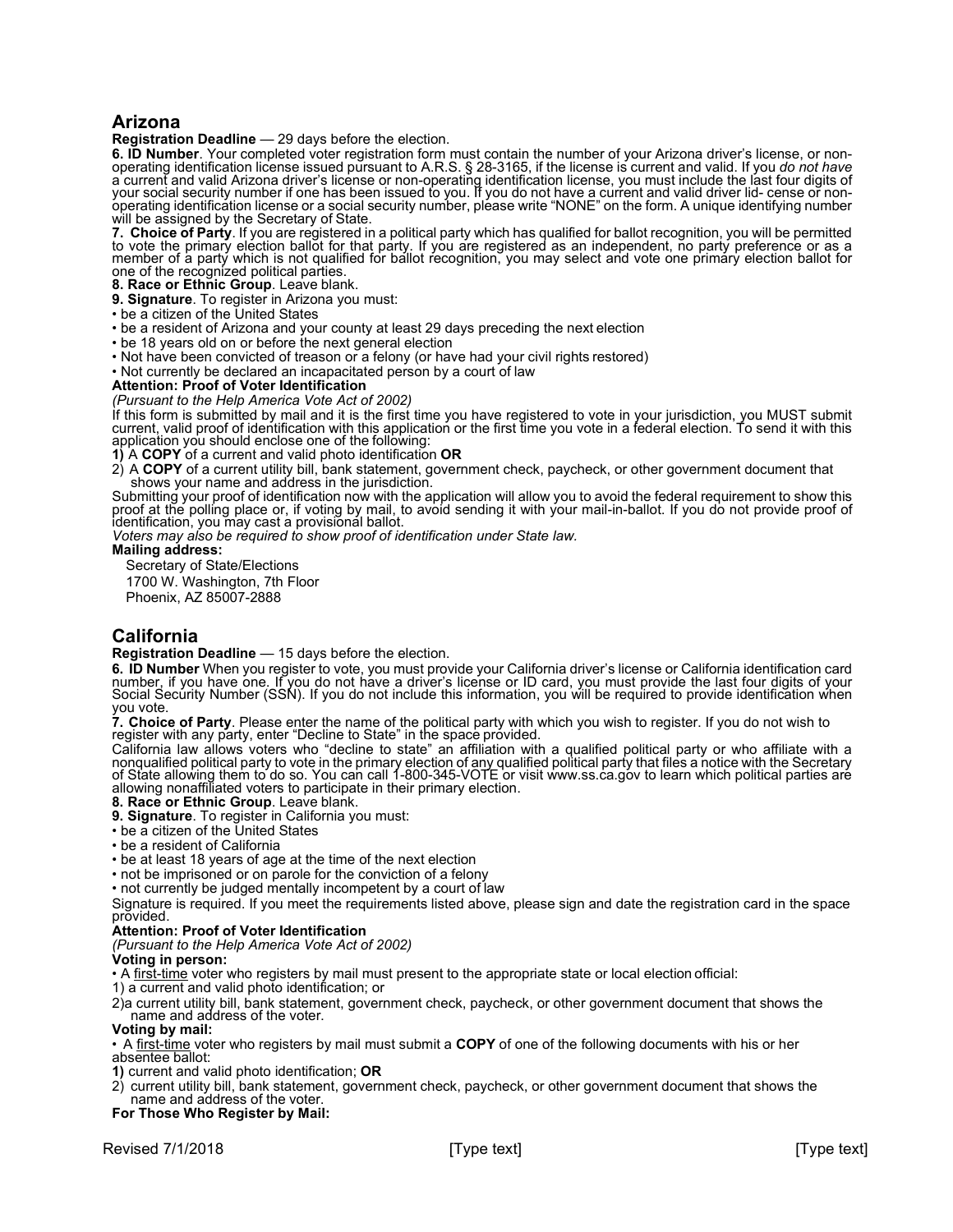Persons who register to vote by mail and submit a driver's license number that the state or local election official can<br>match with an existing state identification record will not be required to provide identification when match with an existing state identification record will not be required to provide identification when they vote. Additionally,<br>voters will not be required to provide identification when they vote if they are: (i) provided in person under the Voting Accessibility for the Elderly and Handicapped Act; or (ii) entitled to vote otherwise than in person under any other Federal law.

These identification requirements only apply to elections in which there is a federal office on the ballot. If you do not<br>provide proof of identification, you may cast a provisional ballot.

**Mailing address:** 

Secretary of State Elections Division 1500 11th Street Sacramento, CA 95814

### **Florida**

**Registration Deadline** — 29 days before the election.<br>**6. ID Number**. If you have one, you must provide your Florida driver's license number or Florida identification card number. If you do not have a Florida driver's license or identification card, you must provide the last four digits of your social security number.

**7. Choice of Party**. You must register with a party if you want to take part in that party's primary election, caucus, or convention.

**8. Race or Ethnic Group**. You are requested to fill in this box. See the list of choices under the Application Instructions for Box 8 (on page 2).

**9. Signature**. To register in Florida you must:

• be a citizen of the United States

• be a legal resident of both the State of Florida and of the county in which you seek to be registered

• be 18 years old (you may pre-register if you are 17)

• not now be adjudicated mentally incapacitated with respect to voting in Florida or any other State

• not have been convicted of a felony without your civil rights having been restored pursuant to law

• not claim the right to vote in an-other county or state

• swear or affirm the following:

"I will protect and defend the Constitution of the United States and the Constitution of the State of Florida, that I am qualified to register as an elector under the Constitution and laws of the State of Florida, and that I am a citizen of the United States and a legal resident of Florida"

### **Attention: Proof of Voter Identification**

*(Pursuant to the Help America Vote Act of 2002)*

Beginning in 2004, federal ID requirements will apply to any first-time voter who:

•Registered to vote by mail after January 1, 2003, and

•Has not previously voted in an election in the county in which he or she is registered

When voting the first time, these voters will need to present at the polls current, valid picture identification. These first time votes may not sign the affirmation of identity in lieu of presenting a picture ID. Any such voter not presenting the required identification will vote a provisional ballot.

When voting the first time, if by absentee ballot, these first time voters will need to provide a **COPY** of: •Current and valid picture identification, or

•COPY of a current utility bill, bank statement, government check, paycheck, or other government document (excluding<br>a voter identification card) that shows the name and address of the voter.

Failure to provide a **COPY** of required identification with the absentee ballot will cause the ballot to be treated as a provisional ballot.

If you wish to avoid providing the identification required of first-time votes, you may enclose a **COPY** of one of the above listed documents along with this application. (DO NOT SEND ORIGINAL ID DOCUMENTS BY MAIL) *Voters may also be required to show proof of identification under State law.*

### **Mailing address:**

State of Florida Department of State Division of Elections 107 West Gaines Street, Room 231 Tallahassee, FL 32399-0250

### **Georgia**

Registration Deadline — the fifth Monday before any general primary, general election, or presidential preference<br>primary, or regularly scheduled special election pursuant to the Georgia Election Code. In the event that a is scheduled on a date other that those dates prescribed by the Georgia Election Code, registration would close on the<br>5th day after the call.

**6. ID Number**. Your full social security number is required. Your social security number will remain confidential and will not be disclosed except as required by law. The number will be used to identify and verify the identity of voters (Georgia<br>Election Code, O.C.G.A. Ch. 21-2-219, 21-2-220, 21-2-225).

**7. Choice of Party**. You do not have to register with a party to take part in that party's primary, caucus orconvention.

**8. Race or Ethnic Group**. You are requested to fill in this box. See the list of choices under the Application Instructions for Box 8 (on page 2).

**9. Signature**. To register in Georgia you must:

• be a citizen of the United States

• be a legal resident of Georgia and of the county in which you want to vote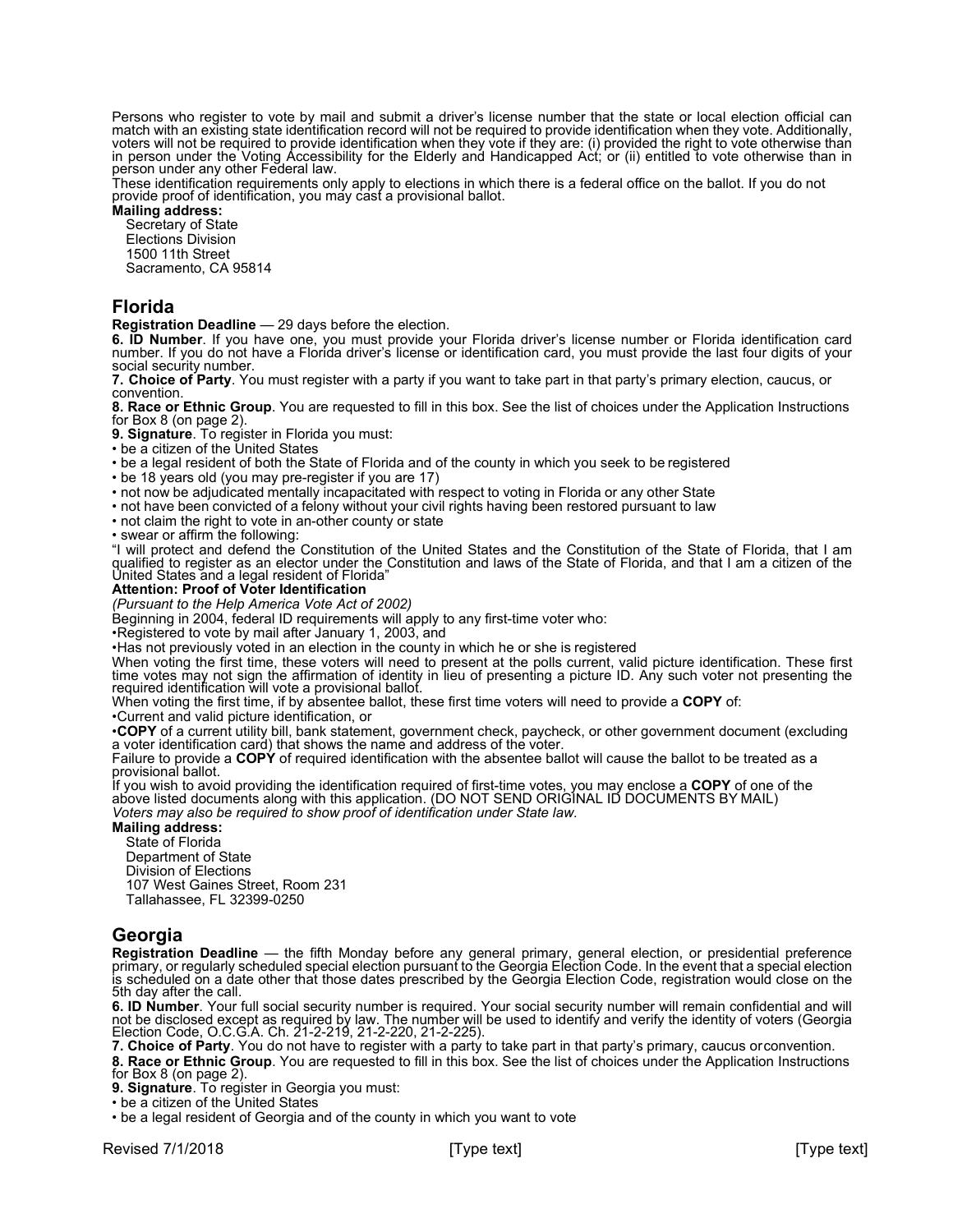• be 18 years old within six months after the day of registration, and be 18 years old to vote

• not be serving a sentence for having been convicted of a felony

• not have been judicially deter-mined to be mentally incompetent, unless the disability has been removed

### **Attention: Proof of Voter Identification**

*(Pursuant to the Help America Vote Act of 2002)*

If you are submitting this form by mail and you are registering for the first time in Georgia, attach a **COPY** of one of the following with your application: A **COPY** of a current and valid photo ID, a **COPY** of a current utility bill, bank statement, government check, paycheck, or government document that shows your name and address. If you do not provide proof of identification, you may cast a provisional ballot.

**Mailing address:**

Elections Division

Office of the Secretary of State

1104 West Tower

2 Martin Luther King, Jr. Dr., S.E.

Atlanta, GA 30334-1505

### **Indiana**

**Registration Deadline** — 29 days before the election. an Indiana driver's license then provide the last four digits of your social security number. Please indicate which number<br>was provided. (Indiana Code 3-7-13-13)

**7. Choice of Party**. Leave blank.

**8. Race or Ethnic Group**. Leave blank.

**9. Signature**. To register in Indiana you must:

• be a citizen of the United States

• have resided in the precinct at least 30 days before the next election

• be at least 18 years of age on the day of the next general election

• not currently be in jail for a criminal conviction

**Attention: Proof of Voter Identification** 

*(Pursuant to the Help America Vote Act of 2002)*

An individual who registers to vote by mail who has not previously voted in a federal general election in Indiana (or a special election for federal office in Indiana) must include with that mailing a **COPY** of the individual's current and valid photo identification or a current utility bill, bank statement, government check, paycheck, or government document that shows the name and address of the voter. If this documentation is not provided with the registration a will be required to provide the documentation before voting. If you do not provide proof of identification, you may cast a provisional ballot.

#### **Mailing address:**

Election Division

Office of the Secretary of State 302 West Washington Street, Room E-204 Indianapolis, IN 46204-2743

### **Maine**

**Registration Deadline** — Delivered 10 business days before the election (or a voter may register in-person up to and including Election Day).<br>**6. ID Number**. Optional and acceptable now but not required until January 6, 2006 – you must list your valid Maine

**6. ID Number**. Optional and acceptable now but not required until January 6, 2006 – you must list your valid Maine<br>driver's license number. If you don't have a valid Maine driver's license, then you must provide the last

**7. Choice of Party**. You must register with a party if you want to take part in that party's primary election caucus, or<br>convention (unless otherwise permitted by a political party). **8.** Race or Ethnic Group. Leave blank.<br> **8.** Race or Ethnic Group. Leave blank.

**9. Signature**. To register in Maine you must:

• be a U.S. citizen

• be a resident of Maine and the municipality in which you want to vote

• be at least 17 years old (you must be 18 years old to vote

**Attention: Proof of Voter Identification**

*(Pursuant to the Help America Vote Act of 2002)*

If this application is sent by mail to the registrar, then you must also provide a COPY of certain identity documents with the registration form. You may submit a COPY of a Maine driver's license or other valid photo ID, a bank statement, a paycheck or other government document that shows the voter's name and address. If you do not *Voters may also be required to show proof of identification under State law.*

### **Mailing address:**

Elections Division

Bureau of Corporations, Elections, and Commissions

101 State House Station

Augusta, ME 04333-0101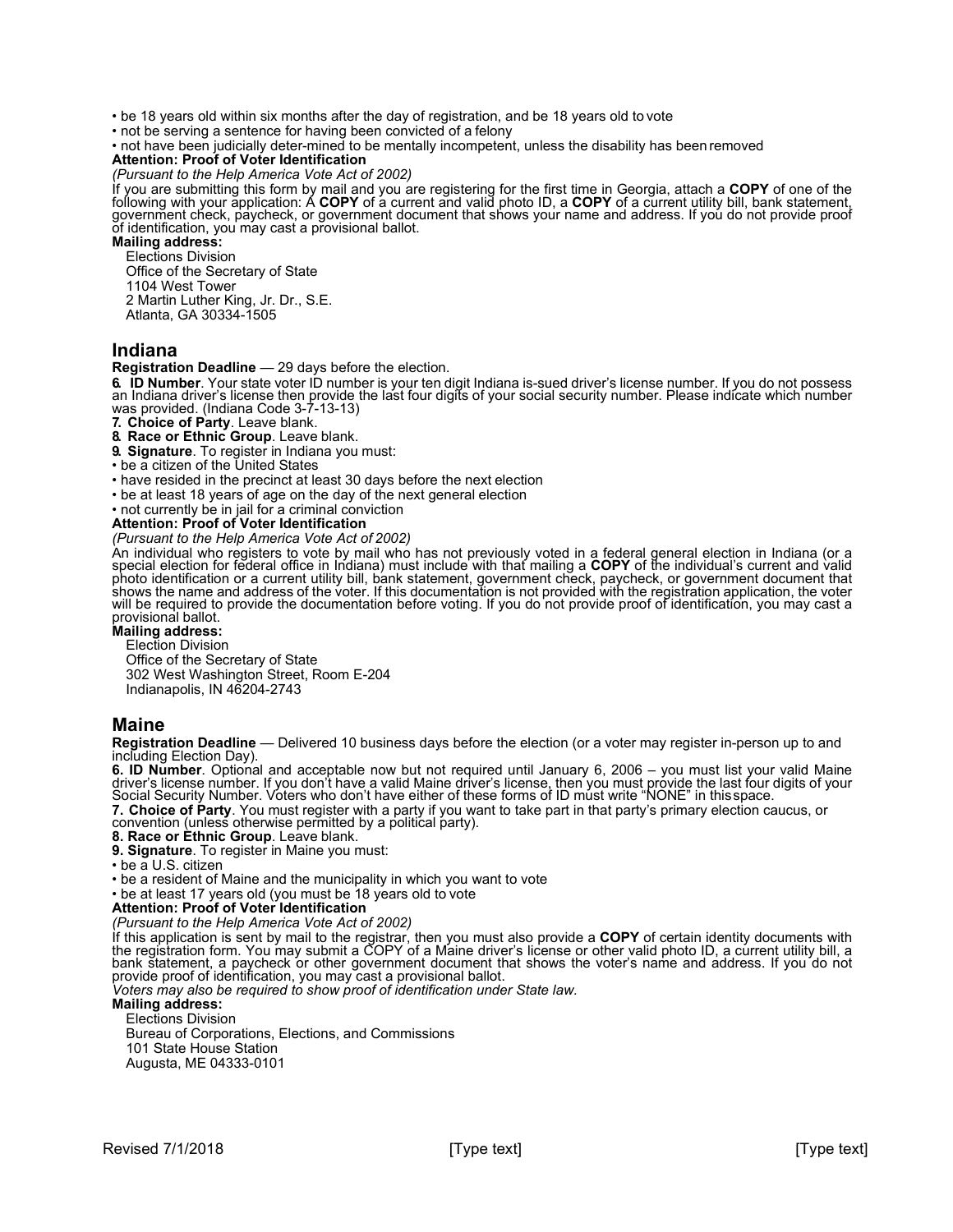### **Maryland**

**Registration Deadline** — 9:00 p.m. 21 days before the election.

**6. ID Number**. If you have a current, valid Maryland driver's license or a Motor Vehicle Administration identification card,<br>you must enter the driver's license or identification number. If you do not have a current, vali or Motor Vehicle Administration identification card, you must enter at least the last 4 digits of your social security number.<br>However, please note, the disclosure of your full Social Security number is voluntary. The stat election officials to request your full Social Security number is Election Law Article, Section 3-202, Annotated Code of Maryland. The number will be used only for registration and other administrative purposes. It will be kept confidential. **7. Choice of Party**. You must register with a party if you want to take part in that party's primary election.

**8. Race or Ethnic Group**. Leave blank.

**9. Signature**. To register in Maryland you must:

- be a U.S. citizen
- be a Maryland resident
- be at least 18 years old by the next general election
- not be under guardianship for mental disability
- not have been convicted of buying or selling votes
- not have been convicted more than once of a crime of violence (Criminal Law, Art. 14-101)
- not have been convicted of an infamous crime [1] unless:
- you have been pardoned,
- you have completed the court-imposed sentence [2] (first conviction), or
- at least 3 years have passed since you completed the court-imposed sentence [2] (second or laterconviction).

[1] Infamous crime means any felony or any other crime involving an element of deceit, fraud or corruption.

[2] The court-imposed sentence includes probation, parole, community service, restitutions and fines.

### **Attention: Proof of Voter Identification**

*(Pursuant to the Help America Vote Act of 2002)*

If you have never voted in Maryland and submit this application by mail, and if you want to ensure that you are not<br>required to provide identification when you vote in Maryland for the first time, you should submit with th

• a **COPY** of a current valid photo identification, **OR**

• a **COPY** of a current utility bill, bank statement, government check, paycheck, or other government document with your name and address

If you do not provide proof of identification, you may cast a provisional ballot.

**Mailing address:**

State Board of Elections P.O. Box 6486

Annapolis, MD 21401-0486

### **Massachusetts**

**Registration Deadline** — 20 days before the election.

**6. ID Number**. Leave blank. Finallied. Un-enrolled voters may participate in party primaries. However, an un-enrolled voter must enroll in a party on<br>the day of the Presidential Preference Primary in order to participate in that primary.

**8. Race or Ethnic Group**. Leave blank.

**9. Signature**. To register in Massachusetts you must: • be a citizen of the United States

• be a resident of Massachusetts

- be 18 years old on or before the next election
- not have been convicted of corrupt practices in respect to elections
- not be under guardianship with respect to voting

• not be currently incarcerated for a felony conviction

#### **Attention: Proof of Voter Identification**

*(Pursuant to the Help America Vote Act of 2002)*

If this form is submitted by mail and it is the first time you have registered to vote in your jurisdiction, you MUST submit current, valid proof of identification with this application or the first time you vote in a fede application you should enclose one of the following:

**1)** A **COPY** of a current and valid photo identification **OR**

2) A **COPY** of a current utility bill, bank statement, government check, paycheck, or other government document that shows your name and address in the jurisdiction.

Submitting your proof of identification now with the application will allow you to avoid the federal requirement to show this proof at the polling place or, if voting by mail, to avoid sending it with your mail-in-ballot.

If you do not provide proof of identification, you may cast a provisional ballot.

*Voters may also be required to show proof of identification under State law.* 

### **Mailing address:**

Secretary of the Commonwealth Elections Division, Room 1705 One Ashburton Place Boston, MA 02108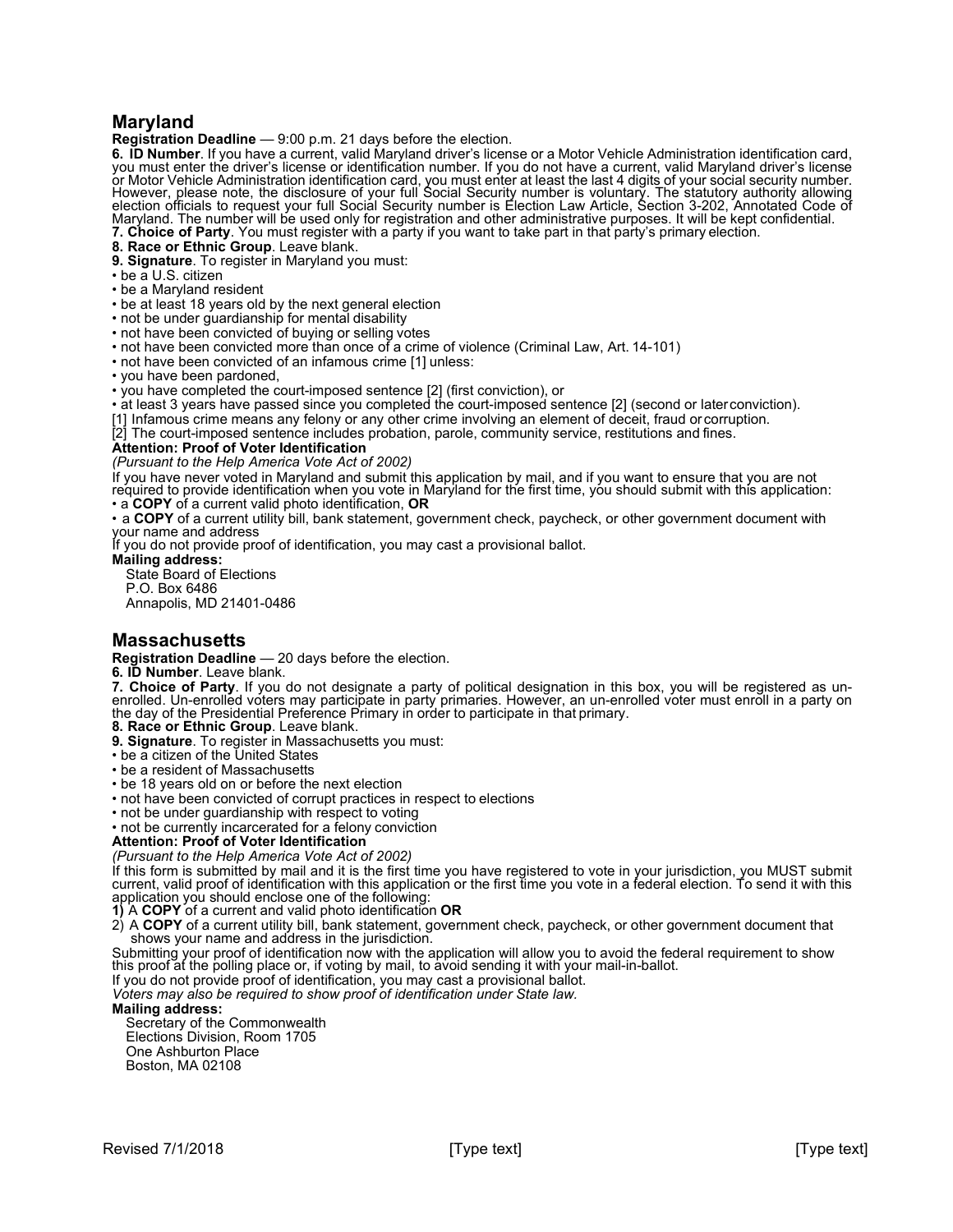### **Nebraska**

**Registration Deadline** — the third Friday before the election (or delivered by 6 p.m. on the second Friday before the election).

**6. ID Number**. Leave blank.

**7. Choice of Party**. You must register with a party if you want to take part in that party's primary election, caucus, or convention.

**8. Race or Ethnic Group**. Leave blank.

**9. Signature**. To register in Nebraska you must:

- be a citizen of the United States
- be a resident of Nebraska

• be at least 18 years of age or will be 18 years of age on or before the first Tuesday after the first Monday of November

• not have been convicted of a felony, or if convicted, have had your civil rights restored

• not have been officially found to be mentally incompetent

### **Attention: Proof of Voter Identification**

*(Pursuant to the Help America Vote Act of 2002)*

If this form is submitted by mail and it is the first time you have registered to vote in your jurisdiction, you MUST submit current, valid proof of identification with this application or the first time you vote in a fede application you should enclose one of the following:

**1)** A **COPY** of a current and valid photo identification **OR**

2) <sup>A</sup>**COPY** of a current utility bill, bank statement, government check, paycheck, or other government document that shows your name and address in the jurisdiction.

Submitting your proof of identification now with the application will allow you to avoid the federal requirement to show this proof at the polling place or, if voting by mail, to avoid sending it with your mail-in-ballot.

If you do not provide proof of identification, you may cast a provisional ballot.

*Voters may also be required to show proof of identification under State law.* 

#### **Mailing address:**

Nebraska Secretary of State

Suite 2300, State Capitol Bldg.

Lincoln, NE 68509-4608

### **Nevada**

Registration Deadline — 9:00 p.m. on the fifth Saturday before any primary or general election. 9:00 p.m. on the third<br>Saturday before any recall or special election. However, if a recall or special election is held on the

or general election, the registration closes at 9:00 p.m. on the fifth Saturday before the day for the elections.<br>**6. ID Number**. An identification number is a Nevada Driver's License number, or at least the last four digi Security number. In the event you have not been issued a current and valid Nevada Driver's License or a Social Security number, a number will be issued to you by the County Clerk/Registrar. Registration records, including social security numbers are available for public inspection. (NRS 293.507).

**7. Choice of Party**. You must register with a party if you want to take part in that party's primary election, caucus, or<br>convention. If you register with a minor political party, or as a Nonpartisan you will receive a No Primary Election.

**8. Race or Ethnic Group**. Leave blank.

**9. Signature**. To register in Nevada you must:

• be a citizen of the United States

• have attained the age of 18 years on the date of the next election

• have continuously resided in the State of Nevada, in your county, at least 30 days and in your precinct at least 10 days before the next election

• not currently be laboring under any felony conviction or other loss of civil rights that would make it unlawful for you to vote

• not be determined by a court of law to be mentally incompetent

• claim no other place as your legal residence

#### **Attention: Proof of Voter Identification**

*(Pursuant to the Help America Vote Act of 2002)* If you are a <u>first time registrant </u>submitting this form by mail, and wish to avoid additional identification requirements upon<br>voting for the first time, you must provide the following information to the election officia valid photo identification: or 2) a **COPY** of a current utility bill, bank statement, government check, pay-check or other government document that shows your name <u>and a</u>ddress. If you vote in person or by mail, and you did not provide the<br>above information at the time of registration, you must present the information to election officials be ballot in person or submit the information when returning your ballot by mail. If you do not provide proof of identification, you may cast a provisional ballot.

### **Mailing address:**

Secretary of State

Elections Divisions

101 North Carson Street

Suite 3, Capitol Complex Carson City, NV 89701-4786

### **Local county addresses:**

You also may return completed applications to the County Clerk/Registrar where you normally reside. A complete list is available on Nevada's web site[: www.sos.state.nv.us](http://www.sos.state.nv.us/)

#### **New Hampshire**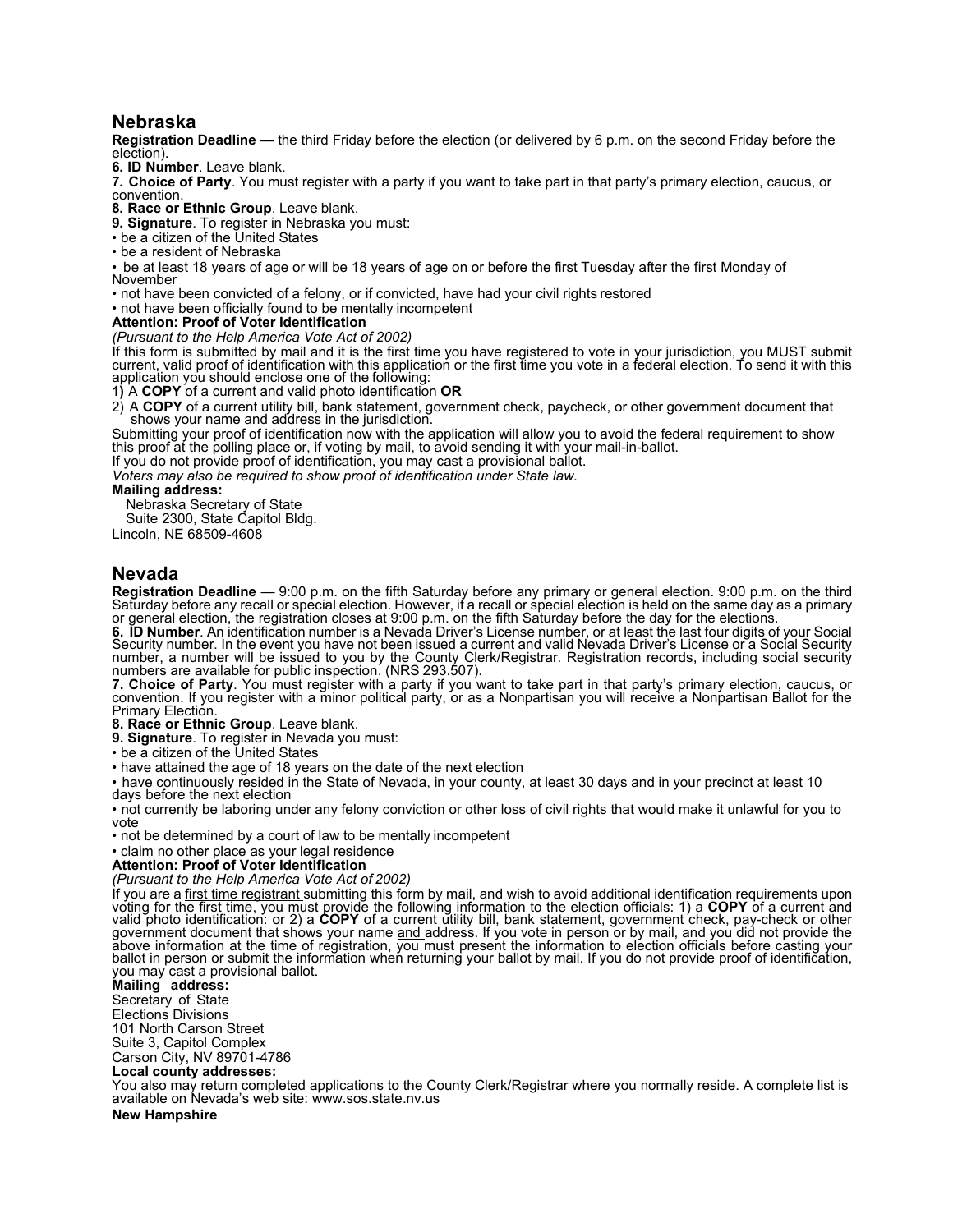New Hampshire town and city clerks will accept this application only as a request for their own absentee voter mail-in registration form, which must be received by your city or town clerk by 10 days before the election. You need to fill in only Box 1 and Box 2 or 3.

The application should be mailed to your town or city clerk at your zip code. These addresses are listed on the Secretary of State web site at<http://www.state.nh.us/sos/clerks.htm>

It should be mailed in plenty of time for your town or city clerk to mail you their own form and for you to return that form to them by 10 days before the election.

### **New Mexico**

**Registration Deadline** — 28 days before the election.

**6. ID Number.** Your full social security number is required. This registration card containing your social security number will become part of the permanent voter registration records of your locality, which are open to i not be disclosed to the public.

Computerized listings of limited voter registration information (without social security number or birth date) are available to the general public, and are furnished upon request to incumbent election officeholders, candidates, political parties, courts and non-profit organizations promoting voter participation and registration, for political purposes only (1-5-19B, NMSA 1978)

**7. Choice of Party**. You must register with a party if you want to take part in that party's primary election, caucus, or convention.

**8. Race or Ethnic Group**. Leave blank.

**9. Signature**. To register in New Mexico you must:

• be a citizen of the United States

• be a resident of the State of New Mexico

• be 18 years of age at the time of the next election

• not have been denied the right to vote by a court of law by reason of mental incapacity

• if convicted of a felony, must have completed all conditions of probation or parole, served the entirety of a sentence or have been granted a pardon by the Governor

#### **Attention: Proof of Voter Identification**

*(Pursuant to the Help America Vote Act of 2002)*

If this form is submitted by mail and it is the first time you have registered in this county or state of New Mexico, you<br>MUST submit:

**1)** a **COPY** of a current and valid photo identification; **OR**

2) a **COPY** of a utility bill, bank statement, paycheck or other government document showing name and address in this county.

Submitting this identification information now will allow you to avoid being required to show personal identification at the polling place on Election Day. If you do not provide proof of identification, you may cast a provisional ballot. **Mailing address:**

Bureau of Elections 325 Don Gaspar, Suite 300 Santa Fe, NM 87503

### **Ohio**

**Registration Deadline** — 30 days before the election.

6. ID Number. Your social security number is requested. Providing this number is voluntary. This information allows the Board of Elections to verify your registration if necessary (O.R.C. 3503.14). [Federal law will requir driver's license number to register to vote. If you do not have a driver's license then you will have to provide at least the last four digits of your social security number. If you do not have a driver's license then you and the State will assign you a number.]

**7. Choice of Party**. You do not register with a party if you want to take part in that party's primary election. Party<br>affiliation is established by voting at a primary election.

**8. Race or Ethnic Group**. Leave blank.

**9. Signature**. To register in Ohio you must:

• be a citizen of the United States

• be a resident of Ohio

• be 18 years old on or before Election Day. If you will be 18 on or before the day of the general election, you may vote in the primary election for candidates only.

• not be convicted of a felony and currently incarcerated

• not be found incompetent by a court for purposes of voting

### **Attention: Proof of Voter Identification**

*(Pursuant to the Help America Vote Act of 2002)*

Persons registering by mail between January 1, 2003, and December 31, 2003, may, but are not required, to provide their county board of elections with the identification information when submitting a voter registration form by mail.<br>Persons registering by mail after January 1, 2004, must provide this information when attempting to vot unless the voter supplied the information when registering. The identification information is as follows:

**1)** a **COPY** of a current and valid photo identification; **OR**

2) a **COPY** of a utility bill, bank statement, government check, paycheck, or other government document showing name and address.

If you do not provide proof of identification, you may cast a provisional ballot. You do not need to send any of the documents listed above if you include your driver's license number or the last four digits of your social security number and this information can be verified.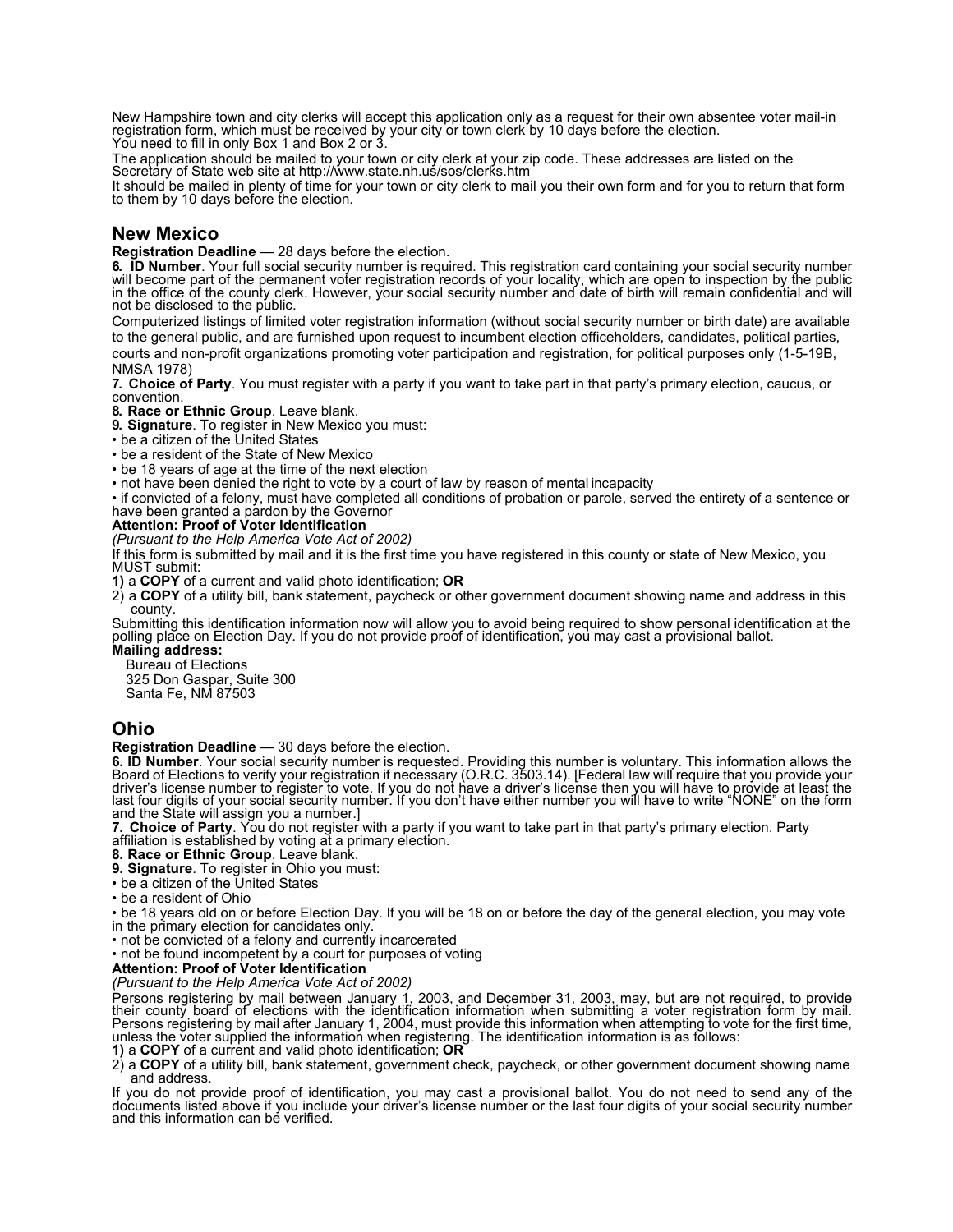#### **Mailing address:**

Secretary of State of Ohio Elections Division 180 E. Broad Street — 15th Floor Columbus, OH 43215

### **Pennsylvania**

**Registration Deadline** — 30 days before an election or primary. **6. ID Number**. You must supply a Driver's License Number, if you have one. If you do not have a Driver's License<br>Number, you must supply the <u>last four digits</u> of your social Security Number. If you do not have a Social S

**7. Choice of Party**. You must register with a party if you want to take part in that party's primary election.

**8. Race or Ethnic Group**. You are requested to fill in this box. See the list of choices under the Application Instructions for Box 8 (on page 2).

**9. Signature**. To register in Pennsylvania you must:

• be a citizen of the United States at least one month before the next election

• be a resident of Pennsylvania and your election district at least 30 days before the election

• be at least 18 years of age on the day of the next election

### **Attention: Proof of Voter Identification**

*(Pursuant to the Help America Vote Act of 2002)*

Pennsylvania law requires that registered voters who appear to vote for the first time in an election district after December 9, 2003 must present a form of identification.

If this is the first election in which you are voting in your election district, and you intend to vote by absentee ballot in an election after January 1, 2004, you may include a form of identification with this voter registration application form rather than include it with your application for an absentee ballot.

A list of the acceptable forms of identification may be obtained from your county voter registration office or from the Pennsylvania Department of State at its website, [www.dos.state.pa.us. I](http://www.dos.state.pa.us/)f you do not provide proof of identification, you<br>may cast a provisional ballot.

#### **Mailing address:**

Office of the Secretary of the Commonwealth 210 North Office Bldg. Harrisburg, PA 17120-0029

### **Texas**

**Registration Deadline** — 30 days before the election.<br>**6. ID Number**. You must provide your driver's license number to register to vote. If you do not have a driver's license then you will have to provide at least the last four digits of your social security number. If you have neither, please write "NONE" on the form. A unique identifying number will instead be assigned to you by your State.

**7. Choice of Party**. You do not have to register with a party if you want to take part in that party's primary election, caucus, or convention.

**8. Race or Ethnic Group**. Leave blank.

**9. Signature**. To register in Texas you must:

• be a citizen of the United States

• be a resident of the county in which the application for registration is made

• be at least 17 years and 10 months old (you must be 18 to vote)

• not be finally convicted of a felony, or if a convicted felon, you must have fully discharged your punishment, including<br>any incarceration, parole, supervision, period of probation or be pardoned.

• have not been declared mentally incompetent by final judgment of a court of law

### **Attention: Proof of Voter Identification**

*(Pursuant to the Help America Vote Act of 2002)* current, valid proof of identification with this application or the first time you vote in a federal election. To send it with this application you should enclose one of the following:

**1)** A **COPY** of a current and valid photo identification **OR**

2) <sup>A</sup>**COPY** of a current utility bill, bank statement, government check, paycheck, or other government document that shows your name and address in the jurisdiction.

Submitting your proof of identification now with the application will allow you to avoid the federal requirement to show this proof at the polling place or, if voting by mail, to avoid sending it with your mail-in-ballot.

If you do not provide proof of identification, you may cast a provisional ballot. *Voters may also be required to show proof of identification under State law.* 

### **Mailing address:**

Office of the Secretary of State

Elections Division P.O. Box 12060 Austin, TX 78711-2060

### **Virginia**

**Registration Deadline** — Delivered 29 days before the election.